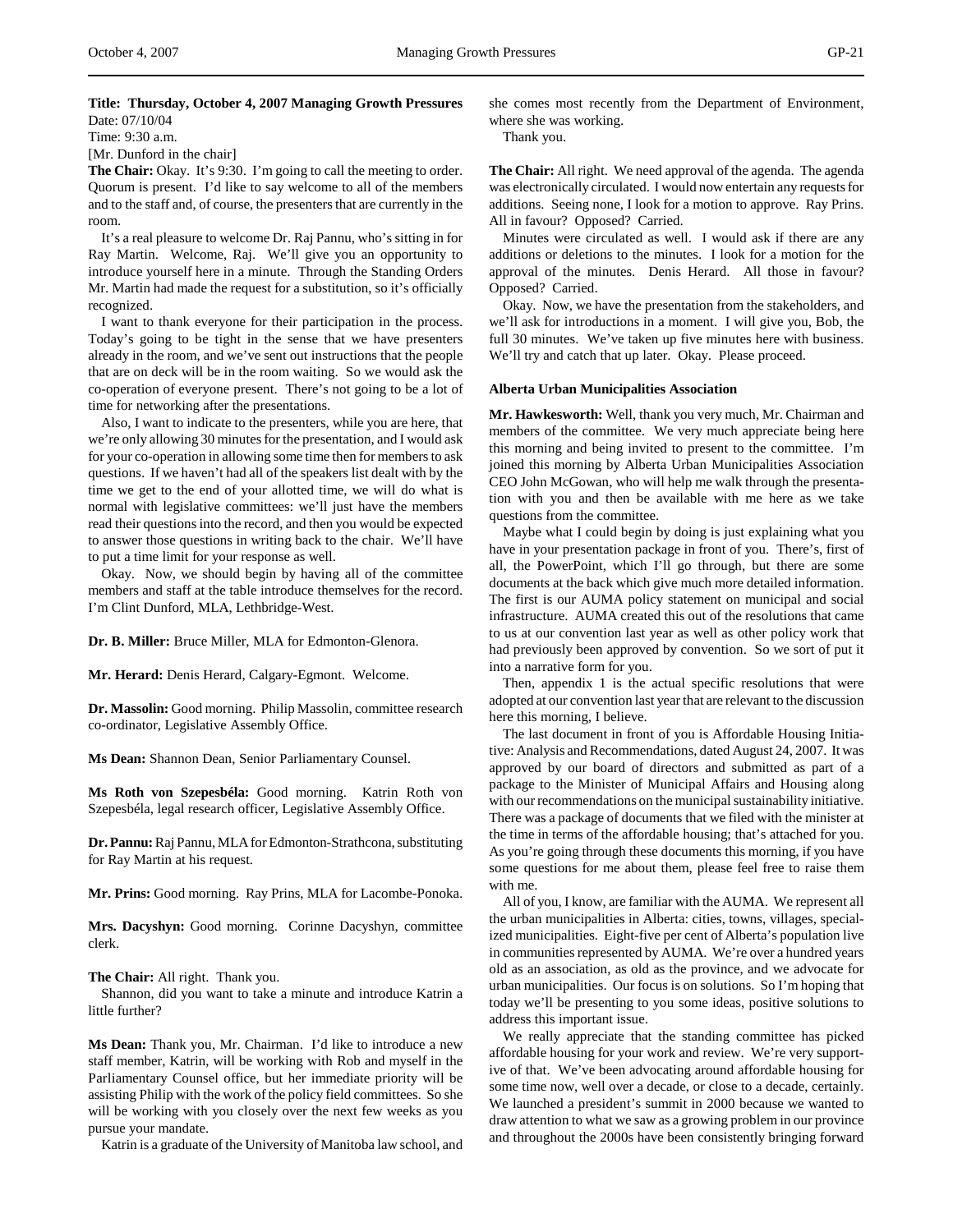presentations to our convention and to government. The provincial focus on affordable housing is very much welcomed by AUMA, and we would like to also express our appreciation to Premier Stelmach for having in his own way put this high on the government's agenda.

Our board reviewed this issue most recently in August, so I'm going to give you what is the most recent view of our board. That was the document entitled Affordable Housing Initiative: Analysis and Recommendations, in the back of your package.

You will recall that when this budget was tabled – the province tabled its budget earlier in the spring – the AUMA expressed a great deal of concern that it was sending a signal that responsibility for affordable housing was being loaded off onto the municipal sector because it fell under the municipal sustainability initiative. So one of the points that we've been raising with government since that budget was announced was: we welcome the funding; we welcome the priority that is being given to it; please don't make us fully responsible for addressing this issue in our communities. The province and the Premier and the minister just the last week or so with their announcements around funding allocations for the municipal sustainability initiative have made it abundantly clear that affordable housing is going to be dealt with separately from the municipal sustainability initiative, and we are very appreciative of that.

## *9:40*

We also within the document applauded the work of the Alberta Affordable Housing Task Force, the extensive work that was done and extensive recommendations in that task force report. We understand some of the controversy around rent controls and condo conversions, on which our association has not taken any positions at our convention and which we do not wish to at this point address. We understand that the province has taken on some of those recommendations, quite a number of them, has accepted them. There's a lot of work to be done by accepting those recommendations, and we applaud you for doing that and ask you to proceed with implementing them.

We have consistently said that the national government has a role and responsibility here as well. We would happily join with the province of Alberta in advocating for additional resources from the federal government in order to fund a national housing program. We once upon a time had those, and when those funds dried up, it seemed that provinces across the country stepped away from addressing the issue in their jurisdictions. We would be willing to work with the province to address a long-term plan at the national level.

Our final recommendation at the AUMA board from August was that once the framework is set here in the province, we will be more than happy to work with you and help deliver and implement a provincial program here in our province. We just want to make sure that it's understood that we see the provincial role here and provincial resources. We understand that as municipalities we have some key roles to play as well. Once the framework and direction are set, we're committed to working with you in doing our part.

There are a number of recommendations that we've adopted over the years about what that role might be. We do believe that our role at the municipal level – and you can find this in the documents that we're going to leave with you. We have responsibilities around land use and planning. We have responsibilities around identifying critical needs in our communities. So for a provincial program to work effectively, the solution in Fort McMurray might be different than the one in Red Deer or Lethbridge or Calgary or Edmonton. Each of those community leaders and municipal councils, their responsibility is to develop the projects and the framework and get it applied in their community and work with the province in delivering programs in their community.

In conclusion, Mr. Chairman – I want to make sure that I leave lots of time, as much as possible, for questions – we are of the view that the federal/provincial governments are responsible for the leadership and setting the framework and the context. Municipalities are agents and partners in delivering those programs within our resources and ability to do so. As you understand, the solutions may be different, and you may see a different solution as community needs are different in each municipality. We will be more than happy to play a constructive role with you, and we have a responsibility to support and advocate for our community in delivering affordable housing solutions in Alberta.

In summary, Mr. Chairman, I think we've come a long way with the affordable housing programs that were announced in this year's budget, and I think that with the direction we're getting from the province, we understand that some solutions are being developed and that municipal governments are quite prepared to play a role in helping create those solutions in each of our communities.

We really appreciate the opportunity to be here, Mr. Chairman. Thank you for having us. I'd turn the floor over to you and your committee members.

**The Chair:** Well, thank you, Bob, very much for your conciseness. I have some business that I did neglect, and this would be a good opportunity for other members that didn't have an opportunity to identify themselves. Dave, do you want to begin, please?

**Mr. Rodney:** Yes. Good morning. Good to see you again, sir. Welcome. Dave Rodney, Calgary-Lougheed.

**Mr. Doerksen:** I'm Victor Doerksen from Red Deer-South.

**Mr. Hawkesworth:** Yes. Good to see you both.

**The Chair:** Just a couple of things. I've been asked to make sure that everyone understands that their cellphones or their BlackBerrys are turned off. Also, don't leave the BlackBerrys on the desk because the vibration is going to be picked up, and we'll have trouble getting all of the comments into *Hansard*. Again, members know this, but for the benefit of presenters, you don't have to deal at all with the switch on the microphones. The *Hansard* people will take care of that for us.

I should also explain that the deputy chair is absent because of a very dire family situation and will not be with us today.

Now, questions. I'll look for members that might have questions.

**Mr. Herard:** Thank you very much for your presentation and for giving us that information in the appendix that we can look over a little later.

One thing that I would like to know if possible. You know, there's been some time that has elapsed since the committee did its work with respect to affordable housing. I'd like to know if in your experience you've seen some changes with respect to our current condition with respect to affordable housing in this province, whether or not you've seen the private sector – apartment owners, whatever – get on board and help with this situation. I realize you don't have a crystal ball, but based on what is currently going on in this province, have you seen an increase or a decrease, in your opinion, of the problem as we go forward?

**Mr. Hawkesworth:** Well, thank you very much, Mr. Herard. The solutions I'd be most familiar with would be those of my own city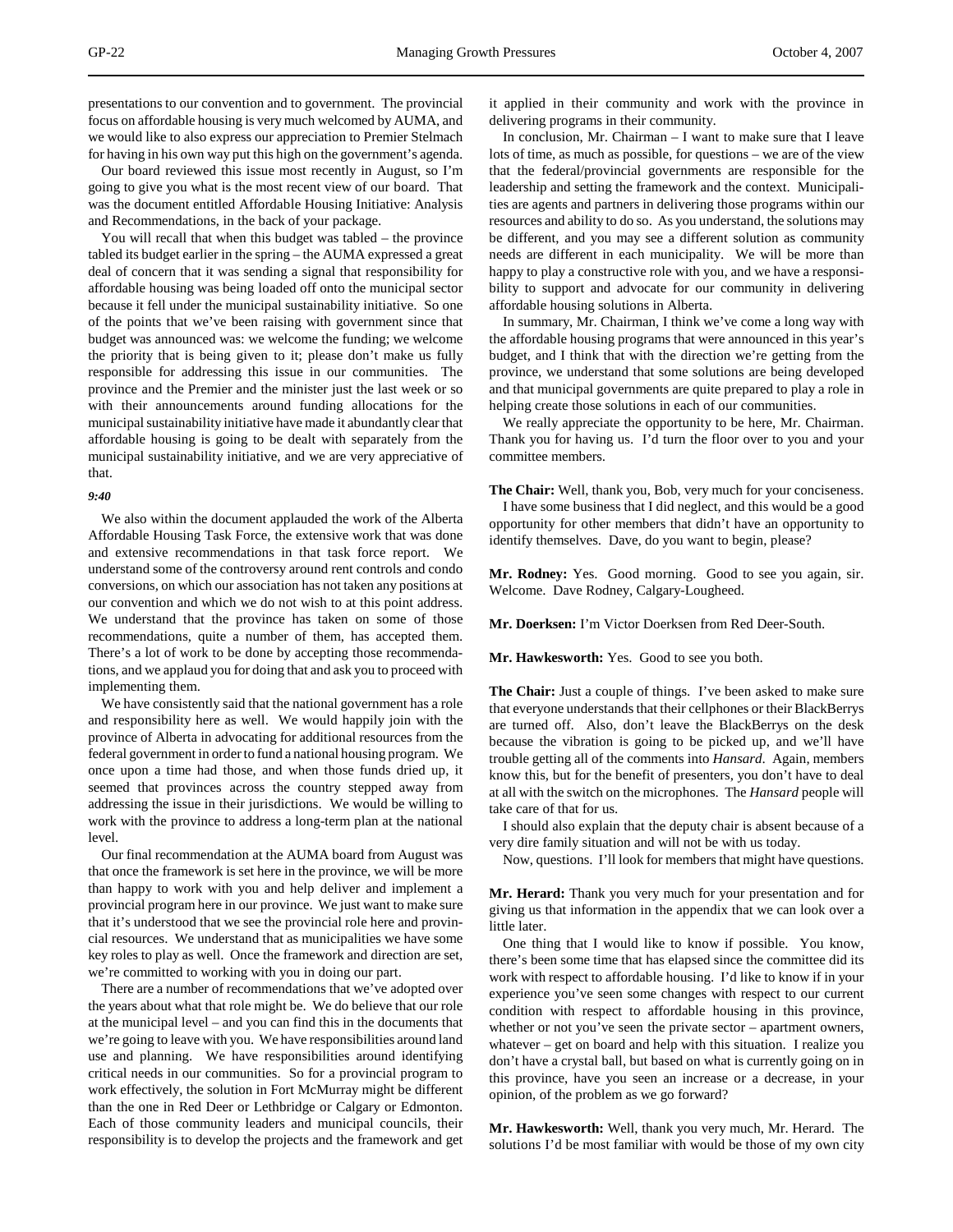council, so I don't know that I could speak with the same familiarity for the rest of the province. I know that with the funding that was allocated to the city of Calgary, our council took a portion of those funds and has made an agreement with the Calgary Apartment Association for 1,000 rent supplements because that has an immediate impact. That's made 1,000 private-sector units more affordable. That was something urgent, something immediate, something that you can take from the funds that were approved in this year's budget to an agreement that's been signed and a program delivered in our community. I'm not sure what other municipalities are doing, but I suspect that we are going to be getting information and seeing solutions somewhat similar to that as they finalize their agreement with the province.

#### *9:50*

**Mr. Herard:** A supplementary, Mr. Chairman. With respect to the city of Calgary have you seen an increase in building permits for apartments as compared to condos and affordable housing?

**Mr. Hawkesworth:** It might be a little early for that. Of course, with the growth, which is what this committee is responsible for looking at, my sense is that with supply and demand, as more and more people are coming into our province, if the supply remains where it's at as demand comes in, the prices are going to rise, and we've been seeing that. So we need to address the demand side with additional units.

# **Mr. Herard:** Thank you.

### **The Chair:** Okay.

Bruce Miller, followed by Vic Doerksen.

**Dr. B. Miller:** Thank you, Mr. Chairman. I would like to ask a question. I was part of the task force on affordable housing, and your presentation to our task force was very good and had a number of specific issues that I need to ask you about because it's not in your presentation now. One of them, which we are really concerned about, is the MGA and whether the MGA should be changed or amended to help municipalities build affordable housing. Specifically, your recommendation to our task force was that the MGA be amended to implement inclusionary zoning. The inclusionary zoning has been a part of other efforts, especially in B.C., in Vancouver, for example – you actually mentioned that as an example – and also the ability to offer density bonuses to builders to encourage them as an incentive to build affordable housing in our cities. So that's one area that I'd like to hear your opinion on.

The other is a concern that we brought up already in our committee, and that is secondary suites. That doesn't have to do with the MGA so much as building codes. I'm wondering whether you're still of the opinion that our present building codes, covered by provincial legislation, are really an impediment to cities proceeding with secondary suites and encouraging communities to be involved in secondary suites.

**Mr. Hawkesworth:** Well, first of all, yes, it's been a position of our convention that the Municipal Government Act be changed in order to allow inclusionary zoning and other initiatives that councils could use to get affordable housing in their communities. That's our policy, that's our position, and that's part of the package that you'll find attached to the PowerPoint presentation.

I think the point I was trying to make this morning – and maybe I need to reiterate it – was that in supporting the government's acceptance of the recommendations of the task force, in doing that, there's a lot of work to be done, so we're encouraging government to move forward with implementing that. We will continue to advocate for the positions that have been adopted by our convention, including a national housing plan and additional funding for FCSS and those other support services that are required, as well as for changes to the Municipal Government Act. So please don't interpret from our presentation today that we've dropped it or that that's no longer our position or policy as an association.

The issue of secondary suites. Again, it's been a few years now since the MLA report. Our board did accept those recommendations and supports them. We do understand the sensitivity that occurs in a municipality to take R-1 areas and, you know, allow secondary suites into single-family residential areas, but we also know that there are many areas in our towns and cities that are zoned for legal secondary suites and that our members should be taking steps to encourage legal secondary suites.

In partial answer to I think Mr. Herard's earlier question, one of the programs the city of Calgary is looking at in using the provincial funding in our agreement with the province is establishing some sort of an incentive program for owners of property who want to create legal secondary suites, that they could get some financial help and in exchange sign a rental agreement for a 20-year period.

#### **Dr. B. Miller:** Okay.

**The Chair:** Good. Thank you.

**Mr. Doerksen:** Hey, Bob. I'm going to give you an opportunity to elaborate a little further on one of the comments you made earlier because I find the AUMA position a little bit schizophrenic on the issue of responsibility for affordable housing within their communities. I mean, what I hear as a provincial representative from municipalities is: "Give us money. We have all these problems in our jurisdictions. We have unique problems. We don't want you to tell us what to do in our own municipalities, our own jurisdictions because they're unique. Send us all this money, but don't make us responsible." I have a lot of trouble following that particular argument. I do agree that the province has a role to play. I believe it happens to be providing some fiscal resources, but once those are provided, frankly, I think this is a responsibility best left in the hands of municipalities because they understand their unique situations better than us. So I do find your position schizophrenic.

There was a presentation made  $- I$  don't think it was by the AUMA, but it certainly was by your members – a number of years ago on the issue of homelessness. It's not that long ago. I think they came to our standing policy committee and said: give us 20 million bucks, and that's all we'll need. Right? Well, you've got a lot more than that now. I just would like some explanation.

**Mr. Hawkesworth:** Okay. Very good, and thank you for that. Let me start with what we want to avoid. I think this is maybe the key point. This is a big issue – we understand that – and it's an expensive issue to address. If we say that we're happy to take on this problem in our community, we have visions of, with that, being tagged with the full responsibility in the cost of addressing it. The downloading, the off-loading of an additional responsibility onto our shoulders is something that we want to avoid.

We don't want to give you a signal that we're now affordable housing solutions responsible and you can say: "Oh, good. Well, go see your local council. They'll solve your problems for you." But at the same time we want you to understand that we see that there's a role for us. We have lands. We have approval processes. We have resources. We have lots of assets that we can bring to the table.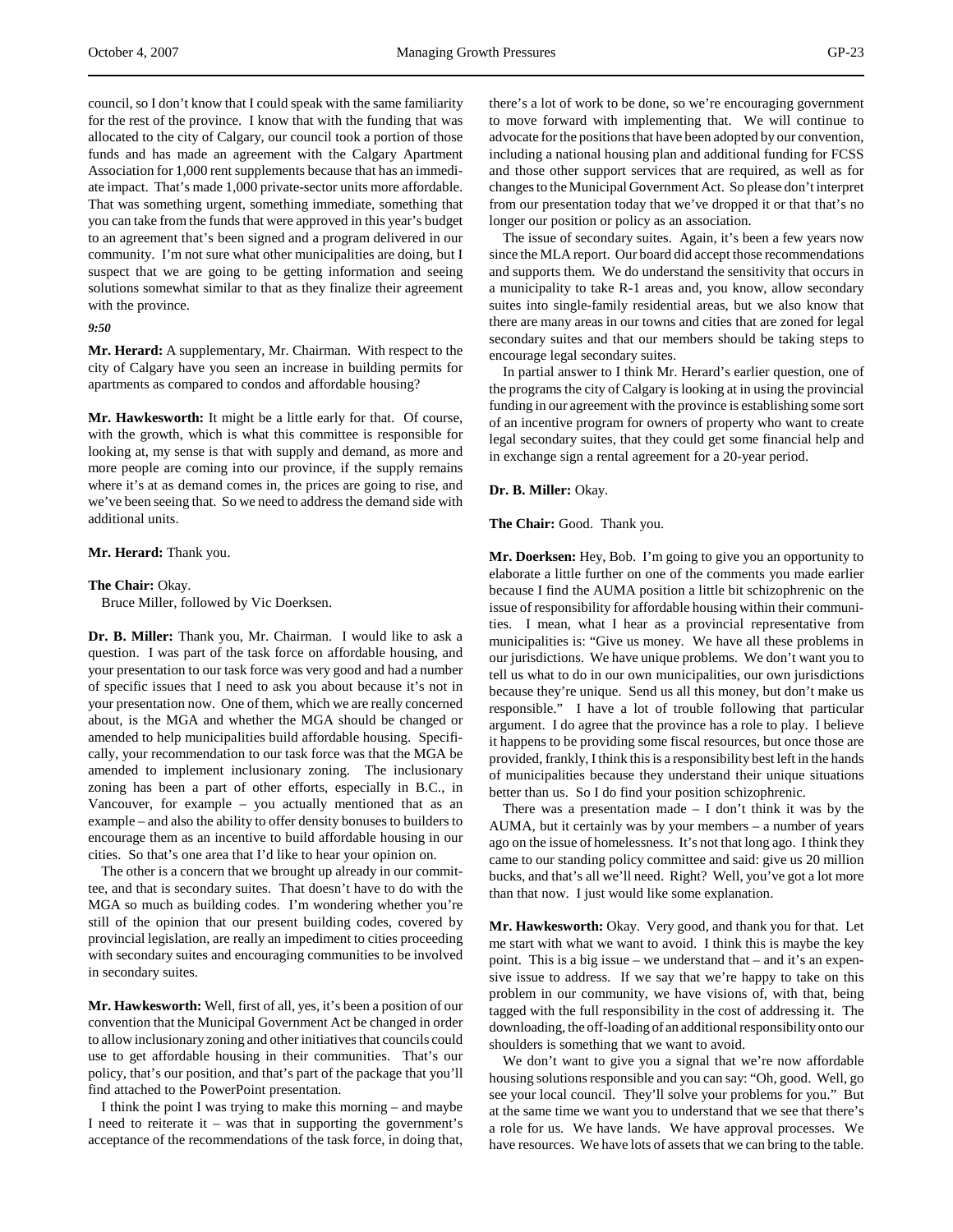Provided that you set the framework and set the context and accept the responsibility that housing is a provincial mandate and that the resources will be there that will be adequate to the need, then we're here at the table with you to be a partner to help find those solutions community by community.

Now, I hope that doesn't sound schizophrenic.

**Mr. Doerksen:** Well, you haven't convinced me.

**Mr. Hawkesworth:** I may not have convinced you. Okay.

**Mr. Doerksen:** Okay. Fair enough. Thank you.

**The Chair:** Just for the members we have six more minutes of back and forth, and we have three on the list. It's Raj, followed by Dave Rodney and then Ray Prins.

Go ahead, Raj.

**Dr. Pannu:** Thank you, Mr. Chairman. Welcome, Bob.

**Mr. Hawkesworth:** Thank you.

#### *10:00*

**Dr. Pannu:** I must say that you bring to your position of presidency of the AUMA a great deal of experience both as a member of the Assembly of this province for eight years, more or less, from 1986 to '93, and then you've been, of course, directly involved at the municipal level for many years. I very much appreciate the calm consideration and deliberation that you bring to your presentation.

I must, Mr. Chairman, express my little bit of nervousness about the whole issue. I'm not totally familiar with the debate, but I have been receiving some phone calls in my constituency office from people who draw attention to the partial failure of the affordable housing policy in relation to the conversion of rental apartments to condos putting lots of people in difficulty, and I've had to make representations through my office on behalf of these people who have called my office. Is this a continuing problem across the province? What modifications would you propose are needed in order to mitigate if not eliminate the problem of this conversion in spite of the policy in place, which seems to discourage such conversions but is unable to effectively achieve the result?

# **Mr. Hawkesworth:** Well, thank you, first of all, for your kind comments.

In terms of condo conversions I don't believe our association has taken a policy position on it. I think I understand that the issue is that as units in the rental market get taken out of rental into ownership, it reduces the supply of rental accommodation, and as demand is continuing to increase for those units, with supply and demand the prices for those rental units continue to climb. But in terms of any recommendations we've made to the province about condo conversions, I don't believe we've taken a position, so I'm really not able to offer much in the way of an association's policy position for you today. I'm sorry.

**The Chair:** Dave Rodney.

**Mr. Rodney:** Thank you very much, Mr. Chair, and thank you, Bob, for being here today. On the heels of the last two colleagues of mine, I'll just say this: I found your presentation and your documentation to be very friendly, and I want to commend you on your style and your content.

**Mr. Hawkesworth:** Well, thank you.

**Mr. Rodney:** Yesterday it was somewhat friendly at the University of Calgary when there was a panel discussion on affordable housing for students at the U of C and students in general across the province but especially in Calgary. The deputy chair of this committee was there. Minister Fritz was excellent at enunciating the government position. There were other representatives, including one of your colleagues from council and a student, and I just want to share what the student had to say. It's in reference to your statement of principles, guiding principle 1, that municipal governments "must have the fiscal capacity to fulfill their mandate through . . ." and it goes on to principle 2, about federal and provincial governments. But I'll tell you: the consensus from everyone at the table, it seemed, was that it was the responsibility of all stakeholders. Okay?

One simple example that we don't have time to go into in detail was about whether or not perhaps the taxes could be dropped on student residences and/or who might cover them. Was the province supposed to pay the city? Could the city afford to drop them? Et cetera. I'm not going to ask you for your opinion on that. I'll simply say that in the spirit of today's presentation and yesterday's panel discussion, I look forward to working with my colleagues and your colleagues and you on solving this because especially from the students: "Look, the local folks know how to help us the most. It's got to be funded, but we need to agree, and we need to get it done." There was special deference paid to city councils, that they are the closest to it. They can help.

This is a statement, not a question. It's just about partnership and looking forward to working with you.

But on to the next speaker.

**The Chair:** That's excellent.

It happens to be 10:05, so now we'll go around the table. Do any members want to read a question into the record? The people from AUMA will respond in writing.

**Dr. B. Miller:** Just another point. I realize that people don't have your previous presentation to that task force available to them, but you suggested that tax incentives should be provided for builders to build affordable housing, not just federal tax incentives but provincial. I'm just not really sure what that would look like. What kind of tax incentives? I can understand waiving the property tax at the municipal level for a builder for, say, 30 years to build affordable housing with some sort of deal that the affordable housing actually is provided. We don't want to have happen what happened in Red Deer with Monarch housing, where suddenly it's not affordable housing anymore. I think that's an area that we should work on, but I'm not really sure what that should look like.

#### **The Chair:** Okay. Ray Prins.

**Mr. Prins:** Thank you, Mr. Chair. I want to also acknowledge your excellent presentation. I think that if we want to acknowledge that this is a critical issue, homelessness and affordable housing for people, we have to look around at other jurisdictions and see what they're doing. There are many large cities around the world that have these problems as well. I've been to lots of them, and they don't have the actual sizes of houses and the number of houses that have very low density occupation. Notwithstanding building codes and zoning issues, what in your mind would be the quickest and cheapest way to immediately utilize existing space in these cities? I just look at Vancouver and see what they've been doing. I think we could look around outside our own province to see what's being done. If this is critical and we need immediate solutions, what are they?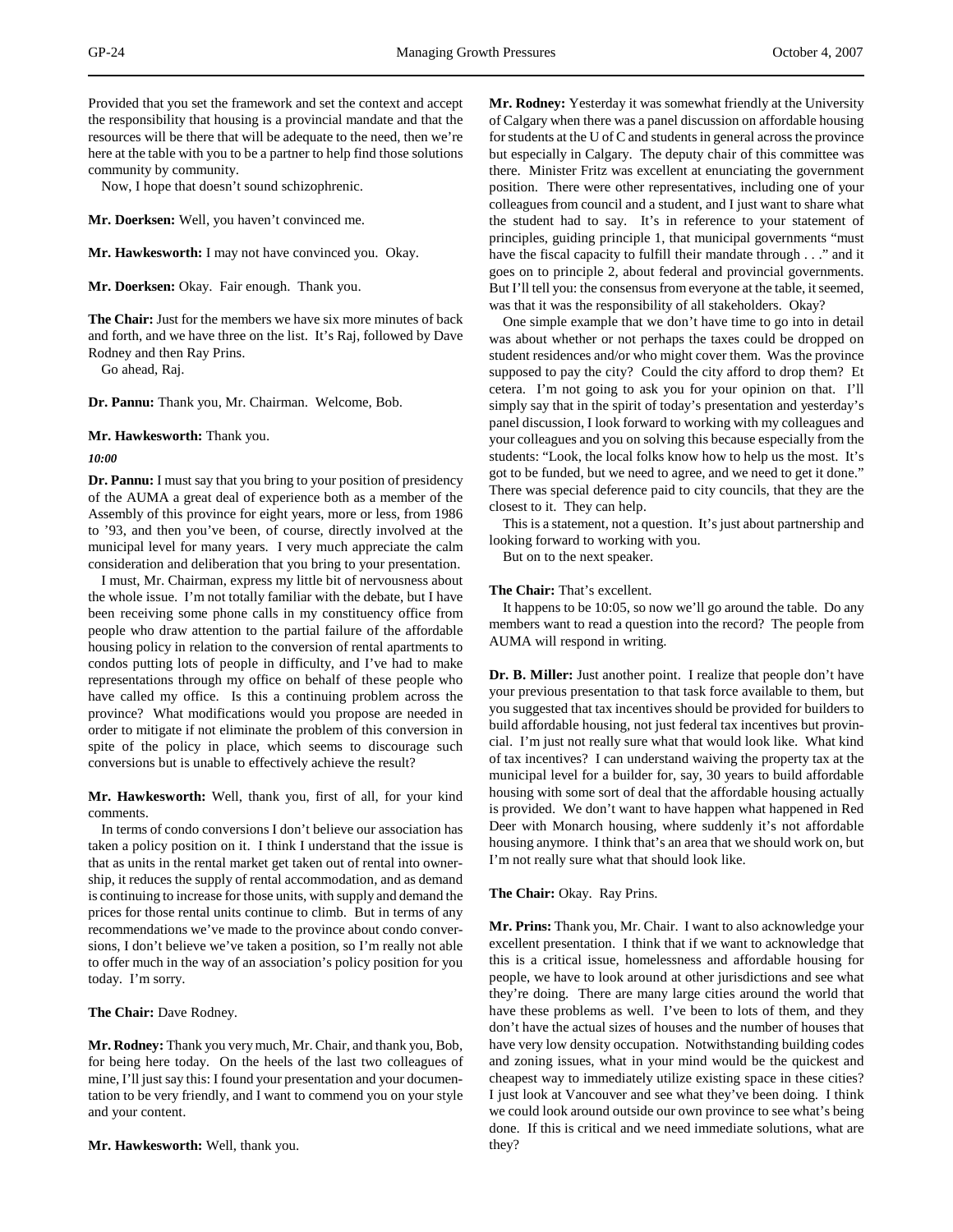## **The Chair:** Okay. Thank you.

George Rogers. George, you should introduce yourself for the record.

**Mr. Rogers:** Thank you, Mr. Chairman. George Rogers, Member for Leduc-Beaumont-Devon.

Alderman Hawkesworth, my apologies that I couldn't be here to hear your presentation. Nonetheless, just from comments from my colleagues it sounded like it was as we would expect from you and the AUMA. I just want to thank you for your commitment to working with us as a government to find the solution. I know that when good people put their heads together with some sincerity, we will find a viable solution to this. I just want to thank you for that. Again my apologies for missing your presentation.

## **Mr. Hawkesworth:** It's great to see you.

**The Chair:** Okay. Thank you very much, Bob and John. We'll see how quickly we can get people to switch seats. Thank you very much.

**Mr. Hawkesworth:** Thank you very much. We send responses to Corinne?

**The Chair:** To Corinne, yes. Thank you very much.

**Mr. Hawkesworth:** Thank you again very much for the opportunity to be with you.

### **The Chair:** Okay. Thank you.

Don, do you want to bring your group forward quickly, please. Okay. If you'd introduce yourself, my friend, and the folks that are with you, then you can immediately move into it, please.

## **Alberta Association of Municipal Districts and Counties**

**Mr. Johnson:** Okay, Mr. Chairman. Thank you very much. My name is Don Johnson. I'm president of the Alberta Association of Alberta Municipal Districts and Counties. I'm a councillor in the municipal district of Taber, in southern Alberta. Greetings to you all this morning.

I have with me on my right Mary Ann Eckstrom, who's a councillor from the county of Grande Prairie. Mary Ann was also a member of the Affordable Housing Task Force and was our representative on that task force. As well, she's the president of the Family and Community Support Services Association of Alberta. We sat on that board together for a number of years and felt it appropriate to have her come and join me this morning.

As well, I have Gerald Rhodes, who's the executive director of our provincial association and will run the PowerPoint for us this morning.

**The Chair:** Okay. You understand that we have a total of 30 minutes. If the PowerPoint presentation can be concise, that'll give time for members to ask questions. Whatever questions they haven't been able to ask in the allotted time will be read into the record, and your organization will provide written answers, then, to Corinne. We'll proceed from there.

*10:10*

**Mr. Johnson:** Thank you very much, Mr. Chairman. I'll begin and make some comments, and Mary Ann will add a couple of comments. I'll conclude, and then we'll get into questions and answers if we may.

Good morning again and thank you for inviting us to speak to you today regarding affordable housing in a perspective from rural Alberta. I'll begin with a quick overview of our association. AAMD and C represents 68 municipal districts and counties throughout the province of Alberta. Our vision is to be a progressive association of elected rural councils representing the interests of rural Albertans and committed to excellence in meeting the diverse and challenging needs of our members. Further to this, our mission is to assist rural municipalities to achieve strong and effective local government. We feel that affordable housing is an important issue for all of Alberta, including rural areas. As such, we're here to illustrate that importance to you and provide some recommendations and some background, a little bit of context.

It's clear that affordable housing is a significant issue for Alberta and is compounded by a number of factors. Our booming economy: prosperity has many benefits, but one of the costs is a decrease in affordable housing. With population growth comes an increased economic activity that means that many people, from laborers to skilled professionals, are moving to Alberta. Urban sprawl: without well-planned growth urban centres expand geographically, and the land in or around these urban areas increases in value. This means that land becomes less affordable. Condo conversion: as landowners see the opportunity to convert apartments to condominiums, since many have the means and desires to own their own homes, the availability of affordable rental properties decreases. Unfortunately, there is a large section of people that do not have the means to own a home in this inflated economy. For example, our population is aging, but many seniors live on fixed incomes and cannot afford to buy into condo conversions.

Finally, under municipal issues: zoning, permits, and densities have an effect on affordable housing availability as private-sector businesses and developers understandably seek to maximize profit, and municipalities have the most effective means of encouraging affordable housing initiatives through land-use bylaws.

The result of this housing shortage is unprecedented rental rate increases with growing wait-lists for subsidized housing, all-time low vacancy rates, and rapidly escalating ownership costs. This is a key area for us. If the affordable housing situation in rural Alberta is not remedied, it will exacerbate the urban situation, so it does have an impact that's directly correlated. It's important to note that in the context of affordable housing rural Alberta should include municipal districts and counties. Also, when we talk about the definition of rural, it varies across the country, but we really consider small towns and villages as part of that rural context, not a definition necessarily between AUMA and AAMD and C, because we work effectively with our colleagues in the AUMA as well. But when we're talking about that rural area, we're talking about the outlying smaller communities. The challenges facing counties and MDs are inherently similar to those of small towns and villages.

To address the issues in rural Alberta, we must first understand the reality. In 2006 the overall vacancy rate in rural Alberta was only 1.4 per cent. That may be surprising to some. In 2006 the Royal Bank of Canada reported that home prices in Calgary rose somewhere between 50 and 60 per cent; in Edmonton the increase was approximately 40 per cent. The problem was not confined to the major urban centres, however, as the average increase across the province was 13.3 per cent. Despite all of this, the number of subsidized housing units has remained fairly constant over the past five years at approximately 17,000. This comes right out of the Affordable Housing Task Force. Estimates indicate that this is vastly lower than the need now and in the future.

To compound the issues of affordable housing, a major demographic that accesses affordable housing, seniors – this is a real issue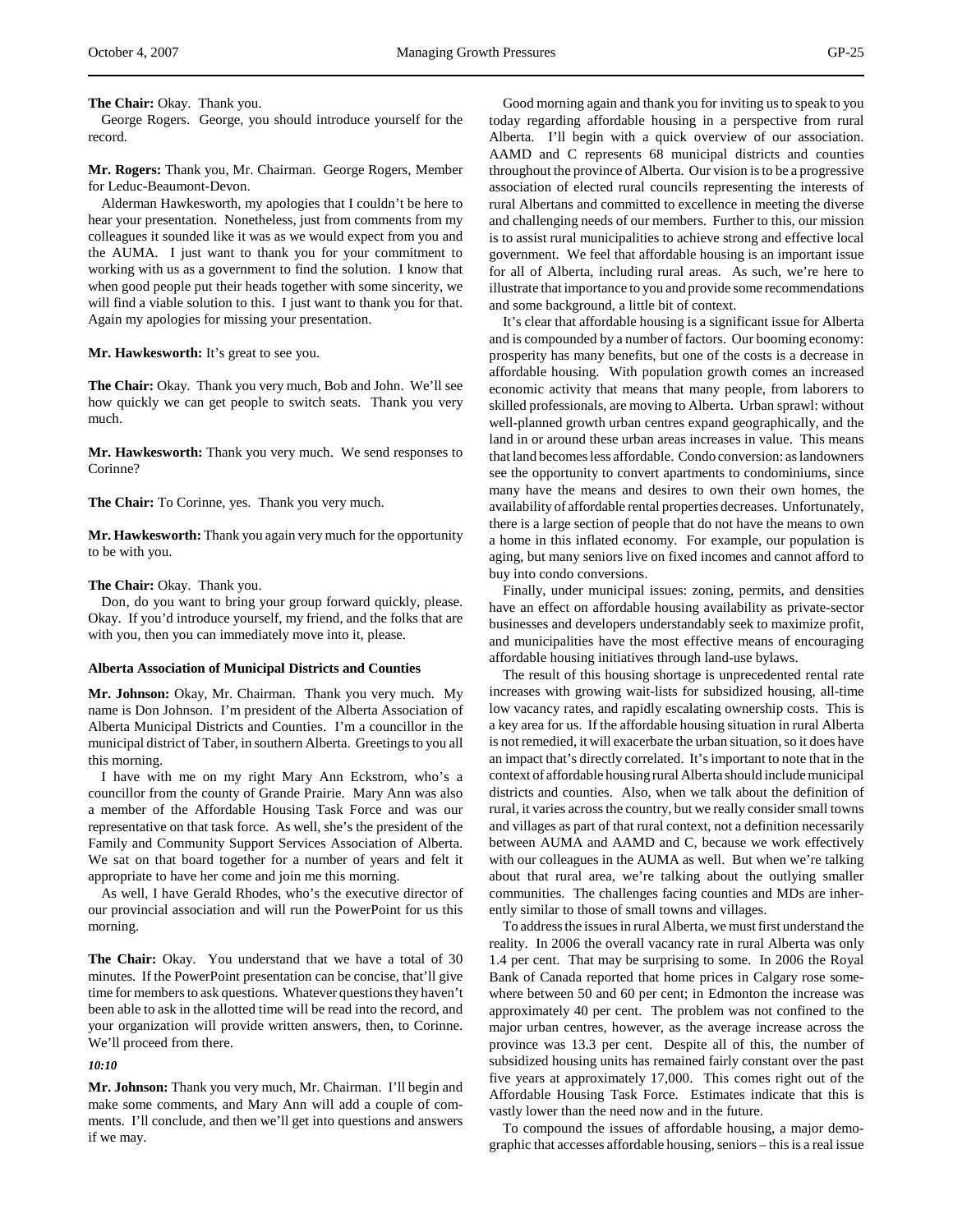for us and in rural Alberta – is growing. Estimates indicate that the number of seniors will increase by approximately 165,000 by 2016. Some of us are getting close to that. Not only do many seniors require affordable housing. Their fixed incomes demand a lower cost of living overall. Clearly, as these numbers would indicate, affordable housing is not only an urban issue. Of course, urban centre pressures must be addressed in their own accord; however, it would be shortsighted to ignore the rural reality. Again, we either fix the problems in rural communities, or urban problems will escalate even further.

Before we can find solutions, we must understand the impacts. Rural Alberta is attracting new residents in varying degrees. Some rural areas, even those far removed from metropolitan areas, are seeing significant population increases due to proximity to industry and employment. There is a perception of greater availability of housing and more affordable costs. This leaves many young families, single people, seniors, one-parent families, and widows and widowers to seek rural life as a more affordable alternative. However, these people often overlook the extra costs associated with rural living.

Utilities are often more expensive, and the cost of transportation becomes an issue due to increased need. For example, if a citizen lives 50 kilometres from the services they require, whether it's a doctor, pharmacy, a school, recreational facilities, public transportation is not available. As such, these citizens must not only purchase vehicles but also incur costs of fuel, insurance, and maintenance.

Previously I spoke about perception. Let's be real. Increases in urban property prices are also driving up housing costs in most rural areas. This combined with increased costs of living means that even if housing or land is slightly more affordable, the overall impact to the citizen is not a reduction in expenses.

On the other hand, other rural areas are not experiencing growth because of the shortage of affordable housing. Many municipalities are unable to leverage investment and economic development opportunities due to this shortage. For example, a company will not build an industrial plant if there is nowhere for future workers to live affordably. Likewise, many rural areas are unable to provide services. That speaks to a capacity issue. If teachers, nurses, and pharmacists can't find places to live, educational, medical, pharmaceutical services, programs such as soccer, baseball for kids, those kinds of things: decreased service levels result in a decreasing rural population, that directly impacts municipal sustainability.

One of the things – and, Mr. Prins, you'll be familiar with this – you may be familiar with is Alberta's rural development strategy, A Place to Grow. It talks about four pillars for sustainable rural communities: economic growth; community capacity, quality of life, and infrastructure; health care; learning and skill development. It all speaks to the kinds of pressures that we get with affordable housing in those areas. If you don't have copies of it, Ray can make that available to you, I'm sure.

Although the ability to provide services decreases, the need for those services does not disappear. Rather, support agencies like family and community support services experience an increased demand on already strained resources. When FCSS experiences an increase in demand that it cannot satisfy, the increased costs associated with rural living motivate many people, including seniors, to move to where services are easily accessible, usually urban centres. This migration to urban centres places increased demand on an already overburdened urban area to provide affordable housing and essential services. Thus, unless the situation in rural Alberta is addressed, the migration will continue. The result: decreased rural sustainability but also a continual strain on urban centres. In order to achieve the goals identified in the rural development strategy, affordable housing issues must be addressed.

**Mrs. Eckstrom:** Those are the impacts. They are real, and it should concern you. But with these challenges come opportunities. AAMD and C has solutions to offer. While there are a number of strategies that can be undertaken, the goals are really twofold: provide enhanced incentives and programs to, one, support citizens and, two, increase inventory.

This slide outlines a few strategies to support citizens. They include increasing support for renters and first-time homebuyers, better equipping FCSS to provide assistance, providing increased support for seniors' housing and programs, and increasing housing subsidies for low-income Albertans. I will get into more detail regarding these in a moment.

With respect to addressing the need for more inventory, these are the strategies that we feel could be employed: requiring builders to incorporate affordable housing allotments within developments, encouraging innovative practices for increased inventory, and supporting and working collaboratively with municipalities.

## *10:20*

At this point let me expand on our strategies aimed at citizen support, specifically renters and homebuyers. Although this is mainly an urban issue, I see this as adding to the existing problems. The government of Alberta must quickly address the loophole that is allowing many apartment complexes to be converted to condominiums without the newly implemented one-year notice. This loophole exists based on the original registration of the building. Even if the building has been operating as a rental apartment complex for 20 years, if it was originally registered as a condominium, it can be converted without satisfying the year's notice. Renters rather than being protected are the opposite: very vulnerable.

For first-time homebuyers the government should establish an assistance program that targets young people and those displaced by high housing costs in urban centres. This program could make use of tax breaks. But regardless of their approach it must include an educational component to teach first-time homebuyers how to succeed. It's not enough to put a band-aid on the problem. Again, it must be sustainable.

Another aspect of supporting citizens is better equipping FCSS. Intended or not, this agency is experiencing the fallout from affordable housing shortages. Currently there are legislative barriers that prevent FCSS from directing its funding to where the need is. FCSS is limited to supporting volunteer initiatives and cannot contribute to capital or other operating costs for services such as the handibus. The reality, again, is that handibus operation in rural areas impacts residents, especially seniors, and their ability to stay in rural areas.

Likewise, the FCSS organizations province-wide undoubtedly need more funding to ensure that services and expertise can be used to keep seniors in their homes and rural communities longer. For many seniors a Meals on Wheels program is enough to make independent living a possibility for longer. If rural FCSS units cannot provide these services, those very able seniors will then be forced to seek them elsewhere, often in urban centres where affordable housing is already limited.

I'd like to just go on a little bit more with that. FCSS does not do Meals on Wheels, but on a volunteer basis a lot of our directors will handle the program after hours knowing that it is a need in their community.

**Mr. Johnson:** Further to this, there must be specific support for seniors in Alberta, and this is a critical area for us. It's well understood that many seniors call rural Alberta home. It's also well understood that age and health issues often limit a senior's ability to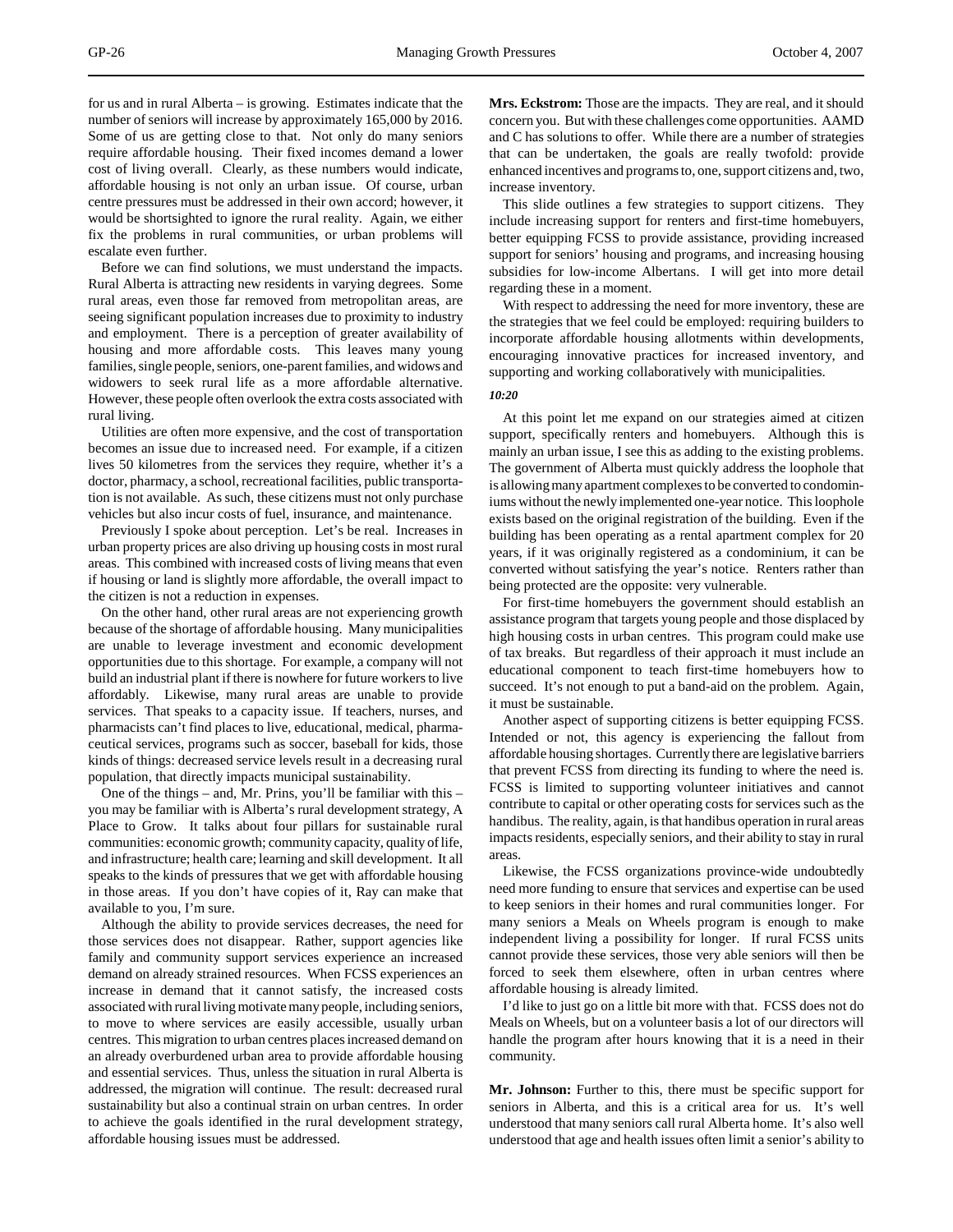Municipalities should be encouraged to allow secondary suites through zoning changes. This would allow seniors to live semiindependently while having assistance nearby if required. In remote rural areas lack of readily available assistance is often the only hurdle to independence. Likewise, tax incentives should be provided for caregivers of seniors in rural environments. One such example would be the development of seniors' housing on rural property.

Many people in rural areas are moving towards granny houses for aging relatives. This is when a very modest home is built or moved onto the same yard as the primary caregiver. So rather than grandma having to move into the city to live in an assisted living complex, she can move into a very small home only steps from family. Children can then care for their parents without giving up their own independence.

Tax incentives to encourage these types of arrangements are essential. It makes good sense. It relieves housing and service delivery pressures.

The final aspect of support for citizens comes in the form of subsidies. There should be provincial tax relief programs for fixedor limited-income homeowners. If this is not possible, it is essential that potential amendments to assessment processes for this demographic be explored. AAMD and C is not advocating for subsidies for all homeowners, nor all renters. Rather, those in circumstances where housing costs exceed 30 per cent of their income and that income is below the defined threshold should qualify for subsidies.

Through subsidies and other forms of support for citizens it is our hope that people will be able to attain home ownership or sustain affordable rental accommodations. On the other end of the spectrum, ensuring that seniors can enjoy independence longer will reduce the strain on affordable housing.

Another aspect of dealing with affordable housing shortage, as outlined earlier, is working to increase inventory through innovative practices. The AAMD and C encourages the government of Alberta to examine tax, grant, and subsidy incentives for private industry to play a bigger role in increasing availability. For example, there should be encouragement for private/public partnerships through incentives such as dollar matching and land donations. Also, the government could work to expedite processes for reclamation of sites, release of provincial surplus land, release of school reserves, sites for affordable housing, and the conversions of vacant health care facilities in rural Alberta for seniors' lodging.

There has been some discussion with Wood Buffalo on some of the challenges there in releasing some land. We think there are other areas of the province that that would apply to as well. The regional municipality of Wood Buffalo is unique but illustrative in that situation. Release of Crown lands in the area has not kept pace with need. The municipality is not granted first right of offer on land when the intended use is for something other than municipal purposes. So if Wood Buffalo wants to use the land for affordable housing, it must then compete with a private developer and be subject to the inflated market.

Finally, the AAMD and C would like to urge the government to work in collaboration with municipalities. The task force made recommendations regarding the use of municipal reserve or changes to off-site levies and zoning. Some of that was referred to in the Minister's Council on Municipal Sustainability report. AAMD and C supports the government's response to these types of recommendations that infringe on municipal jurisdiction. However, the government should continue to work collaboratively with all types of municipalities – rural, large, and small urbans – to encourage flexible zoning bylaws, density bonuses, and development requirements.

Thank you, gentlemen and ladies, for being able to be here this morning. If there are any questions, we'd be happy to endeavour to answer them. That's why I brought Mary Ann along this morning.

## **The Chair:** Thanks, Don.

Okay. We have about seven minutes for questions and responses, and then we'll have to go to reading in questions from that point. I have four on my list right now: Dave Rodney, Bruce Miller, Ray Prins, Denis Herard.

**Mr. Rodney:** Thank you, Chair, and thank you to both of you for being here today. Some great ideas in here. Just to let you know where I'm coming from, yes, I represent a very urban area, but I come from rural roots, and I'm very, very sincere in saying that I really need and want our rural areas to thrive.

Now, on the heels of that, I will say this: I did hear you offer a number of suggestions for the provincial government. Government should do this and should do that. I'll take that as encouragement that you are hoping that we'll work together because I heard you say partnership and collaboration, especially near the end. I know that that's what it's going to take.

Lately articles have appeared in papers indicating that rural Alberta prices for real estate are the highest in the country. If we refer directly to your report, I'll just quote a couple of lines: "If the affordable housing situation in rural Alberta is not remedied, the urban situation will only worsen." The next slide estimates the number of seniors and how much it's going up. The next slide talks about increased costs and so on. A couple of slides later you mention what can be done, especially with seniors' housing and programs.

I want to get specific, and I'm going to use a very extreme example because I think it demonstrates a point, and I'd like your reaction to it. In Kamsack, Saskatchewan, they're giving lots away for a buck. I know that it's a very different situation in Saskatchewan. I'm just wondering. You see, the reason they're doing that is because they want people to move there, and they make their money on the taxes after.

I could ask you the question: would you ever consider, especially for affordable housing for seniors, just dropping the taxes? I'm not going to ask you to do that because that's not sustainable. What would your position be? You're saying that you want incentives for people to build and that sort of thing. How about drastically reducing the price of the real estate so that people move there so that you have people there and the place thrives and you continue to collect the taxes, which continues to make it sustainable? What's your thought on that? It can't just be provincial government.

**Mr. Johnson:** The challenge that you have as a municipality is that often you don't own the land, so we don't control the prices on that land.

**Mr. Rodney:** But when you do. It's a tough one, isn't it? *10:30*

**Mr. Johnson:** Well, you know, for rural Alberta, for Crown land – I can't speak for the urban members of rural Alberta, for villages and towns – they control that.

**Mr. Rodney:** Right.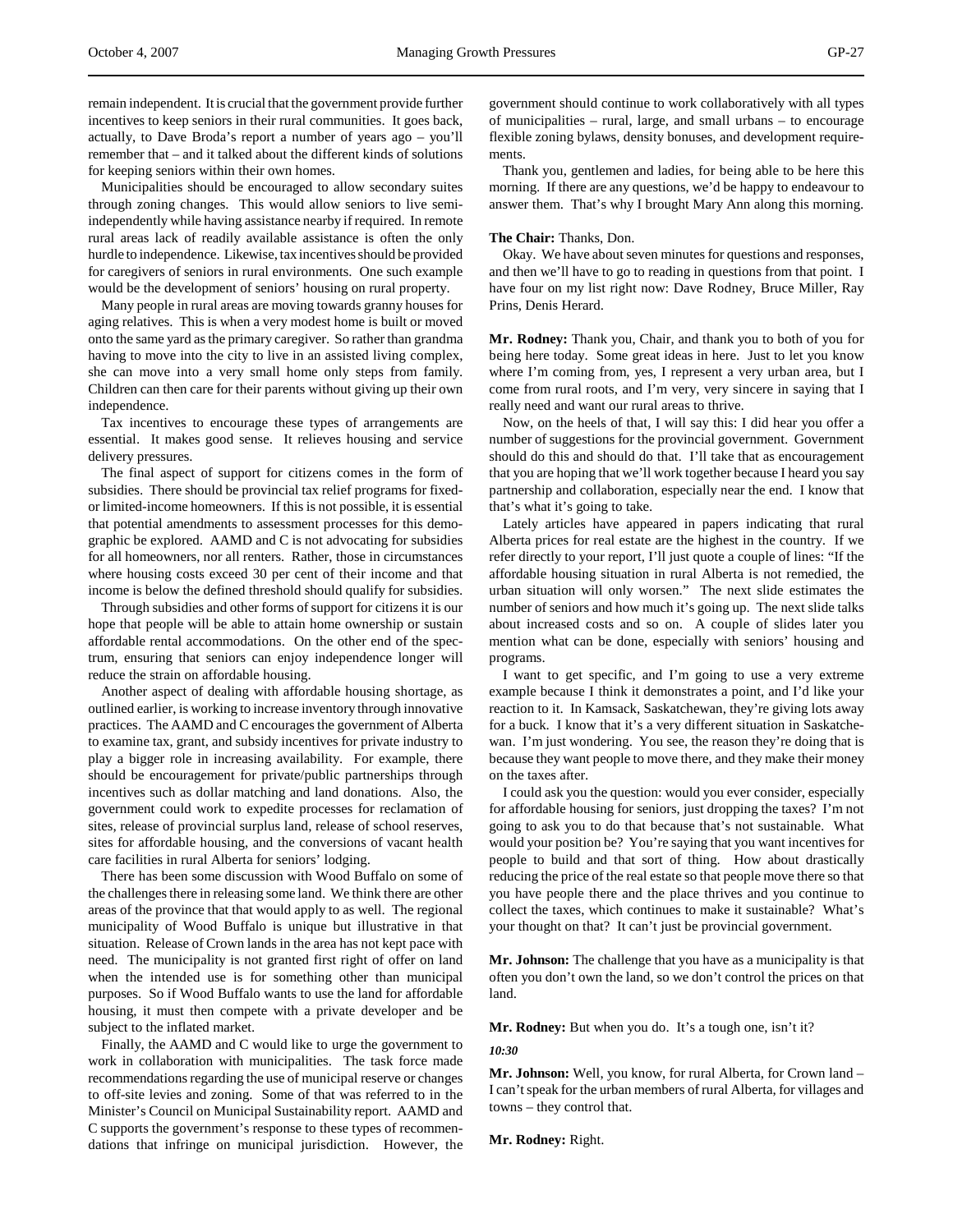**Mr. Johnson:** While we work collaboratively with them, we do have Crown land, but that's usually grasslands or things of that nature, or you get into the green zones, those kinds of areas. If you start talking about development of urban-type projects, hamlet-type projects, country residential, typically those are not inexpensive types of housing. Do you get into, then, dictating to developers that a certain percentage in rural areas would have to go to affordable housing? It doesn't fit with the kind of development that's occurring in those areas. I'm not sure how to answer that question because the rural reality is quite a bit different than if you're in an urban centre.

For example, we've got some kids here in Edmonton that are being transferred down to the Lethbridge area. They would like to come into our area to buy in the village of Barnwell. A thousandsquare-foot home, two bedrooms, no half-bath, no development downstairs, a 45-foot lot: \$250,000. The land is owned privately. It's not owned by the village. The village owns no land at all. So how do they then address that kind of thing unless there are some incentives put in place? When I talk about partnership, I'm absolutely sincere about that, and I know the AUMA is the same way.

I think that in Alberta we have an extraordinarily unique situation. I sit on the executive of the Federation of Canadian Municipalities. There's no other province that has the kind of relationship with its municipal associations that Alberta does. It's very literally a partnership situation. We would like to sit down and engage the government in discussions about how we can examine some of those kinds of recommendations. Does that make sense?

**Mr. Rodney:** All I'm saying is that I'm just simply hoping that we can move to a place where we truly can sit down, whether the land is Crown or village/town or belongs to a farmer like my uncle on the edge of one of those smaller centres, and we can have a reality that if we truly want rural to thrive and we truly want people to afford these things, somebody's got to move. We'll move, but we need you to move. We need other landowners to move as well.

**The Chair:** Might I remind members and participants that we only have 30 minutes, and the questions are getting as long as the presentations. Let's tighten it up.

Bruce.

**Dr. B. Miller:** Thank you, Mr. Chairman. Good to see Mary Ann again. We spent 45 days on this issue on the task force. My question has to do with your support for a home ownership program. I know that our young people obviously have a hard time getting into the home ownership market. Our task force recommended some sort of Alberta home ownership assistance program, and the government said, "No. The creation of more rental units is a better way to go," which confuses me. I would like to hear your comments about that. Obviously, you think that a first-time homebuyer program would be a good idea.

**Mrs. Eckstrom:** I'll take this question. The reality is that the price is way out of line for any of our children who are not making over \$100,000 a year to afford. They're coming in, and they're looking for places even to rent, Bruce. It's really difficult out there. In Grande Prairie, where I'm from, where we now have a couple of inches of snow, there are no rentals, and the rentals that are there are over \$2,000 a month, not including utilities. In reality our children, unless they have a parent who can afford to give them, like, a quarter of land in rural Alberta, are not going to be able to afford it. It's going to hit everybody who lives in Alberta, no matter if you're urban or rural.

I think that having an incentive for first-time homebuyers will alleviate that problem. These young people can come in and can actually afford to live in Alberta rather than going to Saskatchewan, where you can buy a lot for a dollar.

**The Chair:** Ray Prins. And this will be the last question we'll have for a response.

**Mr. Prins:** Thank you, Clint. Thanks for the presentation. I do have copies of that booklet that you referenced, Don, so if anybody wants it, I can get some very quickly. I think that by e-mail I can probably order them.

Listening to your presentation, it sounds like a lot of urban issues, yet you're AAMD and C, so I'm thinking that you're talking about some larger rural municipalities, maybe, like Wood Buffalo, or maybe some hamlets or rural subdivisions, because a lot of these sound the very same as urban issues. I think that for the really, truly rural ones what I would encourage you to do is create incentives or encourage municipalities to allow these granny houses or to zone for people to be able to live in the rural areas at a lower cost.

I know that where I live, in my area, quarter sections are going from a quarter of a million to half a million or a million dollars apiece. A lot of people wanting to live in the rural areas for qualityof-life issues are willing to pay that much money to be able to live on a quarter if they can't buy a lot. Seems to be people coming out of the cities. These are not affordable housing situations at all. This has totally created a mess for people that want to have affordable housing in rural areas, people that are working for farmers or working in industry and don't have the \$100,000 salaries. There's no way they can compete. So you must have zoning possibilities or incentives to create little lots or spaces for affordable housing. That's just a comment I want to make. It's all about quality-of-life issues out in rural Alberta.

**Mr. Johnson:** Okay. Two quick responses, Ray, to that. One, in reading *Hansard* from your previous meeting, I noticed the concern about the MGA and some impediments that may be within that. We welcome the opportunity to sit down and perhaps examine the MGA vis-à-vis the zoning requirements. There are some cross-ministry things going on with Ted Morton's ministry right now with the landuse framework discussions, and we have had significant input into that. I think that if we can free up some of the zoning requirements – even within hamlets those things still apply, and that comes into the rural area – we could examine some of those kinds of things.

The seniors area is a major concern for us, about the transportation, the handibus and support for that, because FCSS is under real pressure, and it needs to come from another area. We met with Minister Melchin, minister of seniors, on this just last week and addressed the need for some of the funding requirements for lodges and the co-operation between urbans and rurals, how that takes place. We need to have some incentives to be able to find good, affordable seniors' housing within our rural communities. We're supportive of that in partnership with our urban cousins because typically those will be in towns and villages.

Thank you for your comments and support. Again, it comes back to sitting down with the government in a partnership way and coming up with some solutions that we think can work.

## **The Chair:** Okay, Don. Thanks.

Now, these questions will be read into the record. Denis, Raj, and then George.

**Mr. Herard:** Thank you, Mr. Chairman. My question is in no way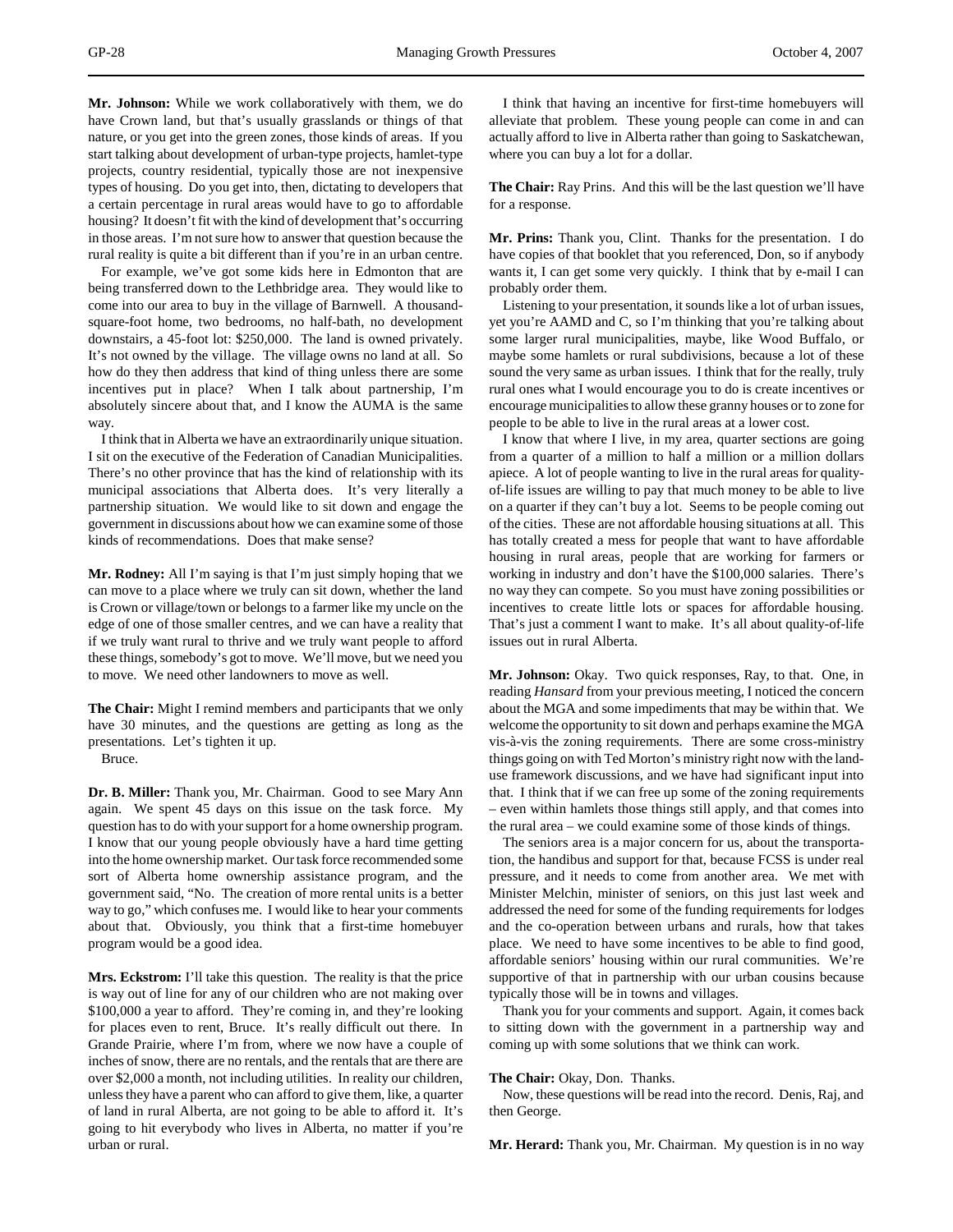reflective of either of the presentations that we got this morning. One of the things I find really interesting is that it always seems to be the government that has to respond to all of these things. You know, if I was a young executive living in Toronto with young kids and I was being moved to Calgary, you can bet your bottom dollar that they would have a furnished apartment or a condo or something waiting for me. But if I'm a carpenter with a young family and move to Calgary, then the chances are pretty darn good that I'll end up in from the cold with my kids sleeping in the basement of churches because I can't afford the first and last months' rent plus the damage deposit. It seems to me that if we value our employees at every level, there ought to be ways that the private sector could come to the aid of these people. If they're a valued employee and they're needed, then why couldn't they participate in the first and last months' rent?

I guess the question, out of all that song and dance, is: should government act in the absence of everything that could be done being done? In other words, there are so many good initiatives out there that nobody seems to be taking on to help the situation. They want government to act – you know, change the legislation, do this, do that, create rent controls, do all of those kinds of things – yet there are all these other things that have not been done. I guess what I need to hear from you is whether or not a government should act and make changes like that in the absence of these kinds of initiatives being attempted.

**The Chair:** Okay. Thank you.

Raj.

*10:40*

**Dr. Pannu:** Thank you, Mr. Chairman. I want to thank the presenters for a very well-researched and organized presentation. I don't have time for a long sort of question, but a couple of things need some elaboration.

By the way, the focus on seniors is a very important one, I think. It's a growing challenge that we have to plan for and develop responses to, so thank you for underscoring the importance of addressing that particular issue in the rural areas and small towns. In that respect, there was a suggestion made by you about senior citizens; that is, caregivers and some sort of tax incentives. I'd like to get some more detail on it. What's on your mind? What suggestions would you make to address this particular suggestion?

Granny houses. Would it be developing a separate suite on the same lot, as it were, or the same backyard? Are there legislative prohibitions on doing that at the moment?

## **Mr. Johnson:** Yes.

**Dr. Pannu:** I see. Okay. That's all, Mr. Chairman. Thank you.

## **The Chair:** George.

**Mr. Rogers:** Thanks, Mr. Chairman. Thanks, Don. Always a pleasure. A simple question, Don. I thought I heard you mention somewhere in your presentation the potential for some enhancement to the FCSS program that would meet some of the need in this area, so I look forward to some explanation of your thoughts in that area. Thank you.

## **The Chair:** Any other member, quickly?

Okay. Thanks, Don and Mary Ann, and thanks, Gerald, at the back.

**Mr. Johnson:** Mr. Chairman, if I could just make one closing

comment. I agree with what Denis is saying. I don't have any disagreement with that at all. In fact, I think that we've had with the announcement of the MSI funding significant support from municipalities, and that will go a long way to helping us with some of that. What I'm saying is: let's sit down in a partnership way and have some discussion around some of these things.

Thank you very much.

**The Chair:** Thank you for your presentation.

I will now call forward the University of Alberta Students' Union, please. Michael, if you'd like to introduce yourself and proceed, that would be great.

## **University of Alberta Students' Union**

**Mr. Janz:** Thank you. Good morning, everyone. My name is Michael Janz. I'm the president of the University of Alberta Students' Union. My partner up there is Steve Dollansky. He's our vice-president, external. We came into office on May 1 this year, and we represent about 32,000 undergraduates at the University of Alberta. We do a year-long term, and we have this chance to come and talk to different levels of government and the university about different issues affecting students.

This summer when I came into office, I was told: well, you often have many prospective students call you and say, "How can I get help paying my tuition, and how can I find more scholarships?" Et cetera, et cetera, et cetera. Well, this year the overwhelming question we got was: "I can't find a place to live. I can't find an affordable place to live. I'm living in a place that I don't think is entirely safe, legal, or in an altogether good situation." So affordable housing quickly became an issue on our radar and one that's drastically been affecting the students. Our presentation today is about what some of the present problems are, what our future forecast is, some solutions we have to offer to this committee, and some information on a U of A residence proposal that has been put forward in a letter to the minister.

In the package of pamphlets in front of you we have a memo, a sort of executive summary of what we're hoping to talk about today. This background document, the two pages that are the background to the U of A residence proposal, was put to Minister Horner on behalf of the University of Alberta Students' Union, the University of Alberta Graduate Students' Association, and the University of Alberta administration. We have a copy of my PowerPoint so you can follow along. Finally, we have the information that was tabled last year to the Alberta Affordable Housing Task Force, on February 21, 2007. This was an update from reading the *Hansard*. We were called today to sort of give an update since that presentation on what has been happening, so here we have it today.

When our students' union presented to the Alberta Affordable Housing Task Force, we issued a couple of recommendations. One was, as mentioned earlier by the member, that we have that discussion about the municipal property tax and figure out whether the government can reimburse that to municipalities, or we can figure out a way where these spaces, which we truly believe are academic spaces, shouldn't be subject to the same municipal property taxes.

Secondly, the need for financing and capital incentives to provide additional housing stock.

Thirdly, to explore the creation of residence spaces to alleviate pressure not only for students by moving them into these residence spaces but alleviating pressure on the market as a whole and creating space in some of these low vacancy areas surrounding our institution.

I'm sorry, Mr. Chair. Can I take a question?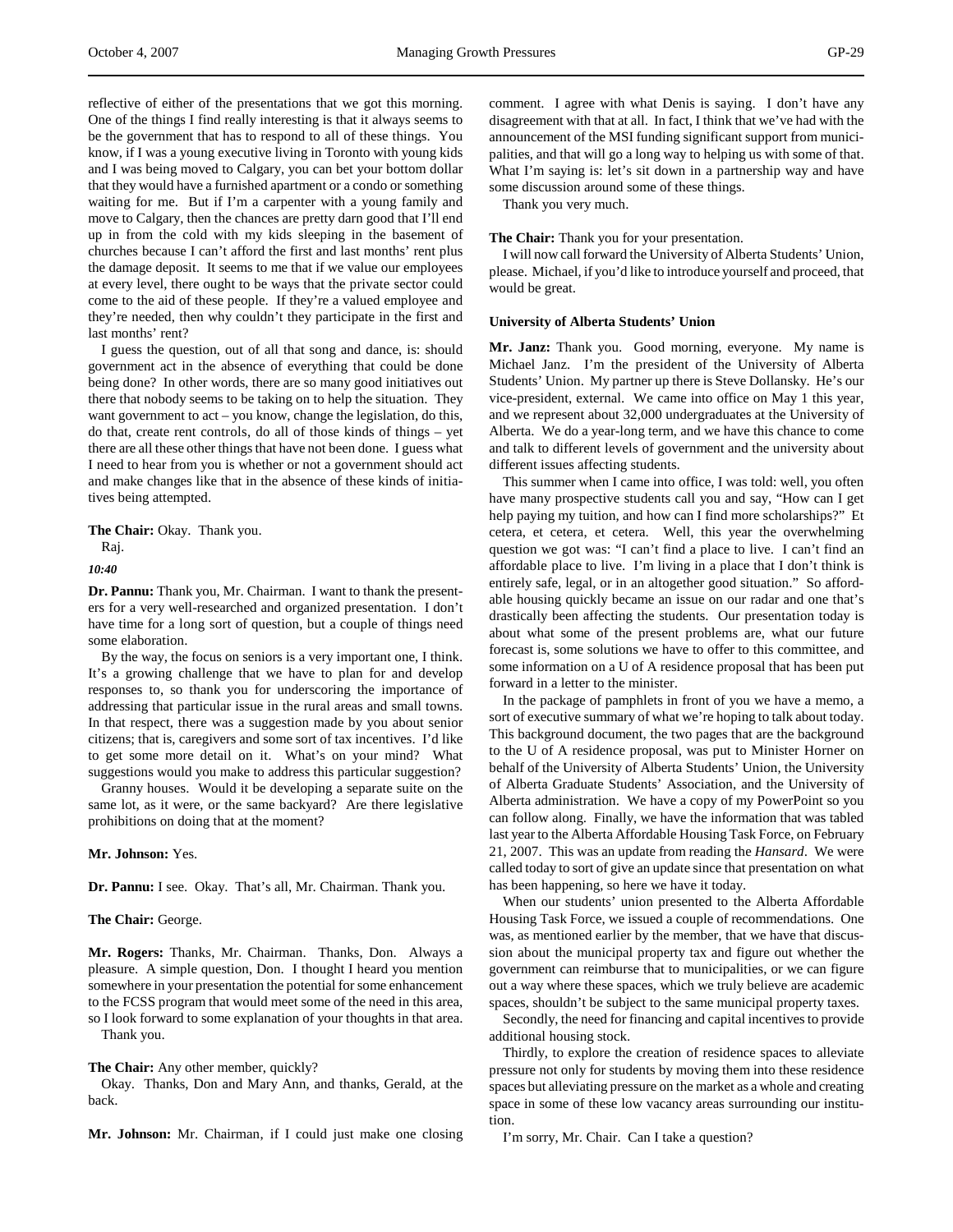**The Chair:** He's signalling me that he wants on the list.

# **Mr. Janz:** Oh. Thank you.

As a current update I see on your agenda that you're going to have the CMHC presenting this afternoon. They'll have the most updated numbers by statistics on vacancy rates and rental rentals on our surrounding areas, but this is a statistic that we can offer to the committee. We have a drastic shortage of residence spaces at the University of Alberta. We have 4,012 bed spaces, and last year for the upcoming September term we processed 5,086 applications. Now, that's not counting the individuals who called, asked if they could get accommodation here, and were turned away to go and seek accommodation elsewhere.

We have e-mails from students who contacted us and said, "I want to come study at the U of A. I want to move to Alberta, but I just can't find somewhere to live," so this is becoming a drastic issue for us. Students are filling up the general housing market. We're spreading out throughout the city. Unfortunately, because of the lack of accommodation students are having to take houses that are often far too expensive, outside of the student price range, and there are issues with the safety and affordability of these bed spaces.

As you can see from the graph, the U of A is at about 12.5 per cent capacity of their enrolment. In looking at some of the peer institutions that we often try to compete with and attract students from, we're drastically below them. In the surrounding areas – this is the statistic from the presentation that was given last year – in the university area, in zone 3, we're drastically approaching zero. This statistic we still believe is present today based on the amount of students we've had contact us and the information we've been given thus far. As well, in other areas surrounding the university we have high rents, we have low vacancy, and we believe that this is where a joint proposal between the university and different levels of government could come in as an asset to solving this crunch.

Our future forecast is that affordability is about more than just tuition. It's including academic costs, costs of living, other expenses that students don't often factor in. How do we define affordability? Well, it's different for every student, but the student loan program says that you have a living allowance of \$897 a month. For us, we find that \$897 is barely covering rent in some circumstances. The student loan system expects us to pay \$440 a month for rent and accommodation, and then to have your razor blades, your shampoo, your food, your telephone bill, your cable, your Internet, anything else, all those costs on top of that. We're finding that students aren't getting the aid they're needing. That's an entirely different discussion, but specifically housing costs and the recent spike in price has been deterring prospective learners. Rural Albertans, international students, students from other areas who are having to move to our institution aren't getting a place within their price range.

Secondly, this is hurting our recruitment of learners from different areas. Typically we try and offer guaranteed accommodation to new students coming to the U of A so that they have a chance to learn and study in a safe and predictable community, but that hasn't been the case thus far. We're finding that this is disproportionately affecting rural learners.

We acknowledge, as the member mentioned earlier, that this is a solution that requires co-operation from not just the university, not just the city of Edmonton, not just the government of Alberta but all parties working together. That's why we've come up with some long-term and short-term solutions for the committee.

Our long-term solution. Basically, what the university has put forward is that they'd like to set a long-term target of 25 per cent of students in residence by 2020. They'd like to have a more competitive advantage in attracting students and also keeping students. This

translates to the addition of approximately 2,000 bed spaces. We find that moving these students into the residence community will reduce the demand on the surrounding housing market, and this will create supply for other Albertans. When we move 1,000 students out from the surrounding university zone 3 area, that's creating an extra 1,000 bedrooms for other individuals, other Albertans who may need a place to live here in Edmonton.

### *10:50*

We find that residence is a guaranteed, safe, affordable place where we can create pathways for Alberta learners who may be coming to our institution for a couple of years in a transfer program, may be from another area of Alberta, or may be doing a different part of a degree somewhere else. Residence is a way that we can provide spaces for these learners.

Students have unique needs. We have limited earning capacity compared to other individuals. We're trapped into an eight-month academic year, so it's not like we can pack up and move as easily as other individuals in the housing market. We typically are already a little more disadvantaged in certain areas such as transportation, where not every student can live further away and commute in to the institution.

Residence, we find, is not just a bedroom; it's academic space. It's not just an apartment complex. Students who have lived in residence have proven to perform better academically, they have a better university experience, and they have value-added experience because there's peer interaction and support. There's a chance to work with other individuals in their programs. There's a chance to have a better sense of community at the institution. We're hoping that this translates into generous alumni in the future, but in the meantime it keeps more students at the institution and leads to a higher degree completion rate because more students have that sense of community and that sense of belonging at their institution. Some students we talked to may come from a small hamlet in rural Alberta, and coming to the U of A can be quite a daunting task, but finding that community on their floor, in their building, through other common individuals can alleviate those stresses and those pressures.

We believe that the other important aspect of residence is that it's proximate housing. It's close to the U of A, or it should be close to the U of A or close to direct train lines, like the LRT, for example.

We believe that when you're living in residence and you can predict your rent for the upcoming year, it's such an asset for learners because you're not having to go through that month-tomonth struggle of: "Well, do I have to take another job? Do I have to do something else? Will my landlord increase my rent?" Having that predictability that student residences afford is an asset.

Above all, it's a safe place for families to send their children to attend university. The mothers and fathers of Alberta know that when their learner is going to be studying and living in residence, it's a much more reassuring thought.

Our short-term solution is this proposal that we've put in with the backgrounder that I've attached to that package. It's a co-operative proposal from the U of A, the U of A SU, and the GSA for 1,000 additional bed spaces at the U of A. We're proposing to construct low-rise modular housing, approximately 250 four-bedroom, affordable, apartment-style units accommodating 1,000 students, and it will be on south campus close to the LRT expansion. From what we've been told for a timeline, if a cheque arrived tomorrow, it would take about two years to complete this project. By that time as well, the LRT will have expanded to south campus. The students living there would be connected to the campus. They'd be connected through the LRT. There are amenities down in this area. The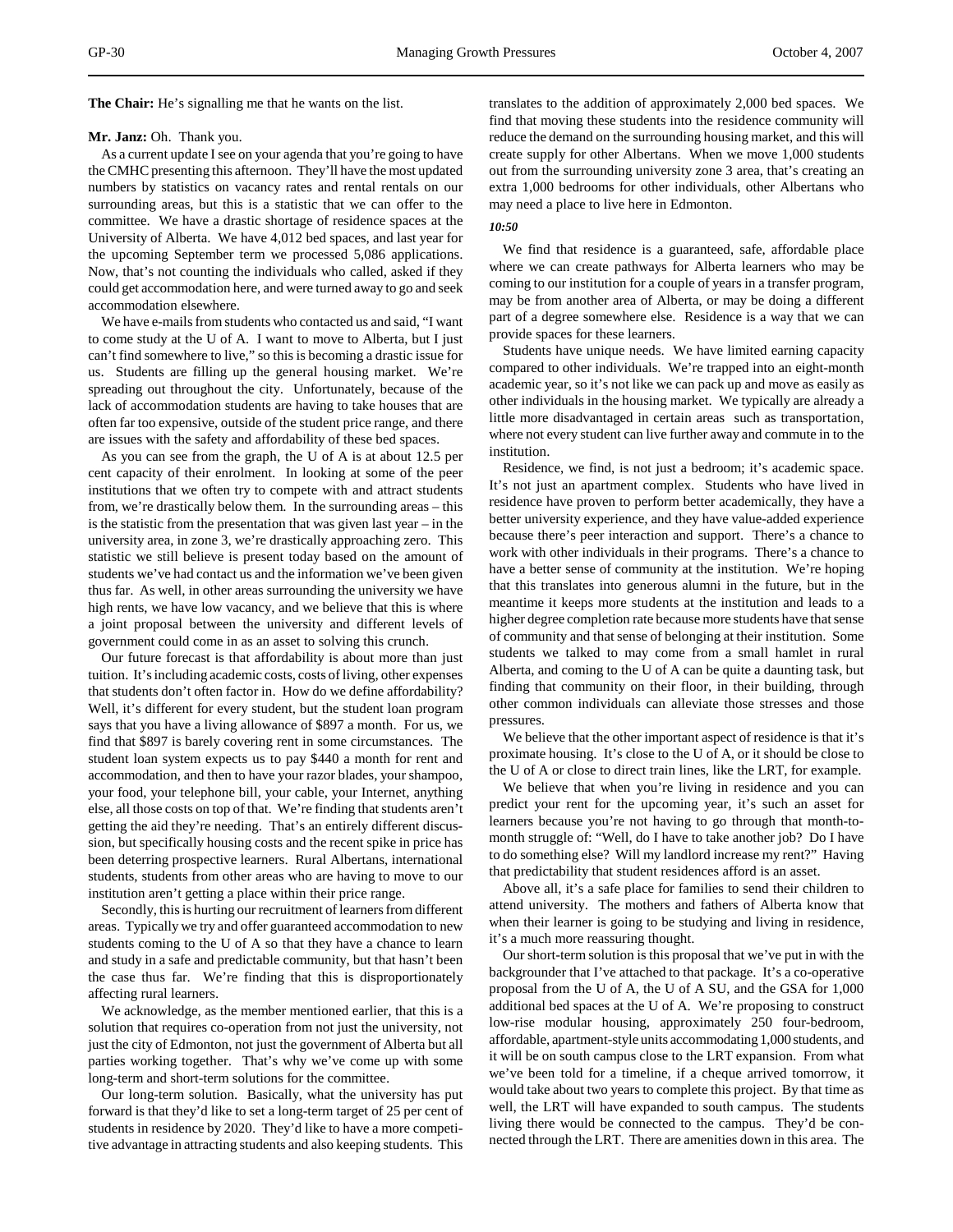U of A already owns the land. There are a lot of pluses that we've seen initially.

The community also would be constructed with the utmost care and attention to environmental concerns and sustainability. Why this is important right now is because of the deferred maintenance problem that many of the residences are facing as well as the other buildings on the U of A campus. We believe that if we can do it right and build these buildings to last initially and build them efficiently, we'll be much better off.

The proposal that was put forward has a projection of \$94 million to construct these 1,000 spaces. The proposal asks for the government of Alberta to support it through approximately 35 per cent of the total cost. By providing that equity, it would be \$33 million over three years. The balance of this proposal would be debt financed over the 30 years. We believe that the more assistance we can get from the government, the more affordably we'll be able to create and keep these spaces. The proposal was put into the current affordable housing initiative being administered by Municipal Affairs and Housing.

The other benefit we find of working with the university is that it's quick and cost efficient. The university has the south campus lands. They have the ability as well to circumvent municipal zoning requirements because it's already the south campus land. We could add those spaces there. It has been projected in the long-range development plan. We believe that when we're looking for solutions, partnership together is a quick and efficient way of doing this. I can't think of another way we could add 1,000 spaces for individuals into the housing market as efficiently as we could and as surgically targeted as we could to students.

In summary of the problems I've raised, there's a shortage of housing supply for all Albertans here in the capital region. Unfortunately, it is drastically impacting learners as well, and many of these students are now being deterred. Affordability of education is constantly an issue. Now many students aren't primarily concerned with their tuition costs; they're concerned right now with merely finding a place to live and finding a safe and affordable place to live. We're seeing this in that it's going to affect our degree completion rates, with more students maybe having to leave school and seek work elsewhere or just actually not attending school in the first place because they're going to go and pursue other options. We're seeing this in our ability to attract and retain learners. Finally, we see a concern with trying to provide safe and affordable accommodation for our students.

Our conclusion is that if we partner together between the University of Alberta and the government and the city, we'll be able to construct spaces more effectively, moving students out of the general housing market, creating spaces for other individuals, and moving students into safe and affordable accommodation. We find that when we talk to people about building student accommodation, we get a generally positive response.

Sometimes when we say that we are building affordable housing projects, you get that, sort of, not in my backyard style of attitude, but we find that with student housing the community has been much more receptive to it and much more sympathetic to the concerns of the learners. The students typically don't bring with them vehicles and traffic concerns as other demographics sometimes do, so the neighbours are much more open to having students as neighbours than some other options.

We know that there are many solutions that will be needed to deal with the affordable housing crunch hitting Alberta, but we believe that this is one way that we can quickly and cheaply provide an option.

For further information I've listed my e-mail and Steve's e-mail

in the pamphlet, and hopefully we can provide more information and support as we get it to the committee.

Thank you very much, Mr. Chair.

**The Chair:** Thanks, Michael and Steve, for your presentation.

Just, again, to remind members, for the Q and A try to be concise if you can. We start with George and then Ray Prins.

**Mr. Rogers:** Thank you, Mr. Chairman. Michael and Steve, I want to commend you on your presentation. Certainly, very well delivered. If that's an indication of the quality of people coming out of the U of A, I think we're in good shape.

**Mr. Janz:** Thank you.

**Mr. Rogers:** With that, though, I just want to ask you two quick questions. Right at the beginning of your presentation you suggested that we pay the residence property tax. I'm wondering if you could quickly elaborate on what you mean by that.

Secondly, I agree with you in terms of the need when you talk about safe accommodation and all the good reasons why we need better accommodation for students. I have a third-year student at the U of A myself. But you talk about a partnership, Michael. You used the word "partnership" a lot, but I didn't hear you talk about the student anywhere in this partnership and possibly by extension their families. I'm just wondering what students could offer, I guess, to the mix for this additional support.

I firmly believe that there is good value for Albertans to support students, but there's also good personal value for the student when their program is completed. I believe there are some studies that show that a typical university grad will earn probably somewhere over a million dollars more than someone with just grade 12. I'm just wondering if you could suggest what the student might offer in this partnership to help to make all of this a reality?

## *11:00*

**Mr. Janz:** Thank you. If I may answer your questions in reverse order. We believe initially that the student typically looks and says – well, we believe that students are dead averse. As many individuals who are coming out of high school, they're looking at the opportunity to go into the workforce and pursue that route or to maybe pursue postsecondary education. We believe that many students are looking at this, and when they're tallying up the numbers of: "I may not have a place to live; I'll be taking on a lot of debt," they get deterred from pursuing the education route. We want to see more students taking on a postsecondary education and being able to do so.

In response to the property tax question. The ask last year was that the government of Alberta consider providing provincial funding to pay the residences' property taxes to municipalities or close the loophole allowing municipalities to assess those taxes and diverting those funds. It's almost a million dollars at the U of A. We would divert those funds to continuing to provide affordable bed spaces.

Steve, do you want to go on more about that?

**Mr. Dollansky:** Yeah. Mr. Chair, if I could just add really briefly to that. I wanted to go back to the first question about the personal gain. There is undoubtedly personal gain to be had by obtaining a postsecondary education, but we've seen over the course of the past 15 years the cost of that education increase exponentially. So there is a considerable burden taken on by the learner as it is. We're seeing that the one variable that's changing, however, is in fact the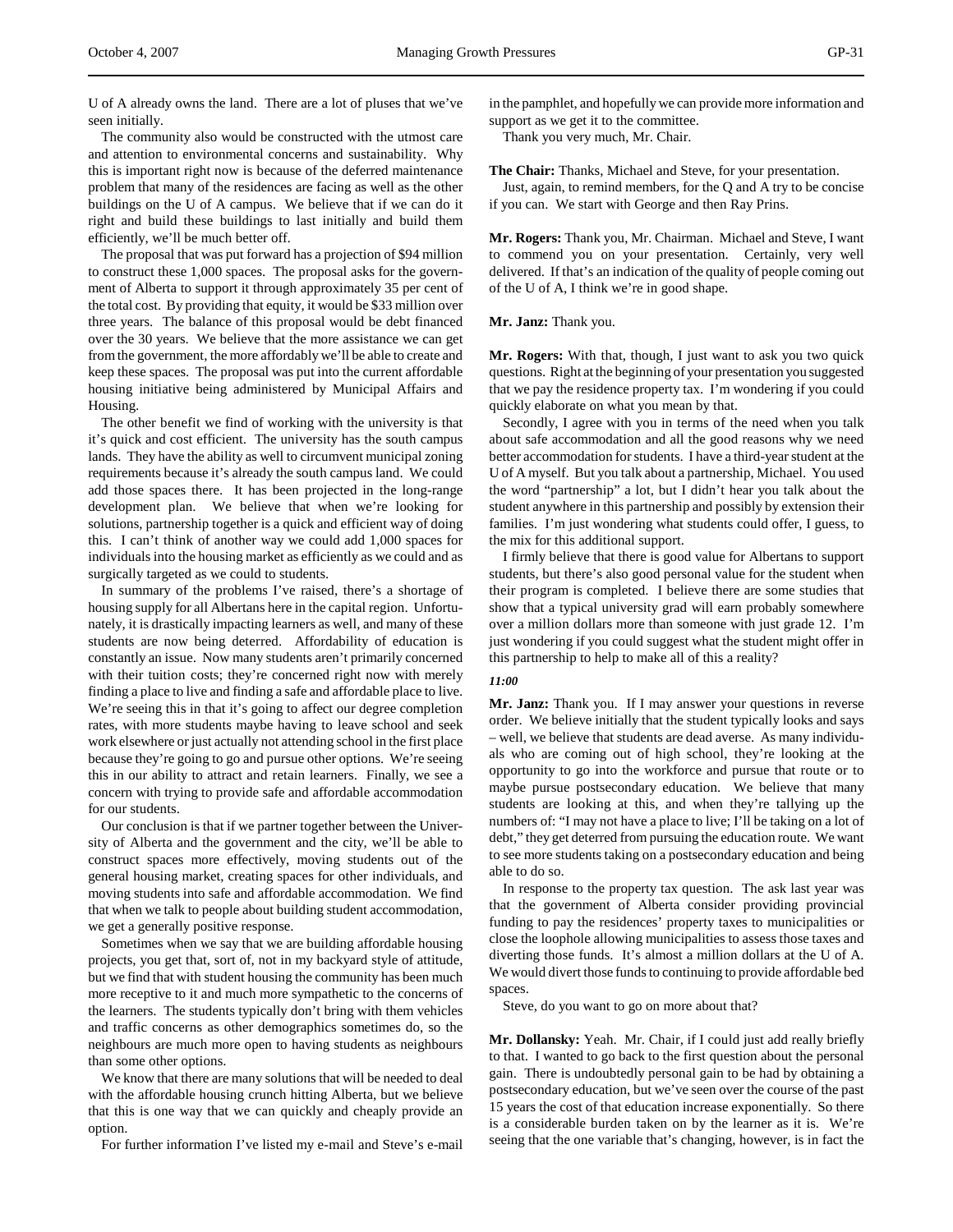housing costs. If we want to propel Alberta's prosperity into the future, we're going to need to continue to invest in postsecondary, and affordable housing is one avenue for us to do that.

**The Chair:** Okay. Thank you. Ray Prins.

**Mr. Prins:** Thank you, Chair. I also want to thank you for your excellent presentation. I want to just follow up on a couple of things that George said, that there is some family and personal responsibility in getting an education. I know that students are dead averse, but they have to see this as an investment in their future, not as a bad debt. I want to make that point.

I also want to make the point of family responsibility. When my four kids went to university in Edmonton, I bought them a house. I kept it for myself and rented it out and probably subsidized a hundred students going through that place; it was six bedrooms. So I think that people can take responsibility for some of their own housing needs.

I am interested in your proposal for building the residences, that you have on the one page here, but I would like to ask you if you could compare that to what Grant MacEwan has done and how they have managed – because I see that they're building these huge residences here – if that would follow the same model, if that was a P3, or if they own it. Do you know anything about that? It seems to work for them.

**Mr. Janz:** Well, one initial question that you asked was about students being dead averse but seeing it as an investment. We believe that many students do, and that's why they keep coming to our institution. But the unfortunate situation is that they're getting student loans which don't give them a sufficient amount of dollars to assist with their education, and not all parents are open to being as generous and purchasing a house for their children. Some parents have seen, "well, I paid for my way through school; you can pay for your way through school," and they aren't as cognizant of the increase in costs and how education has rapidly outpaced even what inflationary increases would have been since when many parents were learners themselves.

As for the Grant MacEwan situation we would be looking at building low-rise modular housing, much like in East Campus Village at the University of Alberta, more walk-up residences, so not a single residence tower like that. There have been studies recently – the U of A is working on doing their residence master plan – and we were talking with some consultants who do different residence proposals throughout North America. They said that there's typically a trend right now to be moving away from P3s in student housing because it just hasn't been working in some of their case studies. The University of Alberta Students' Union has been fairly apprehensive about how P3 housing will work, and right now that hasn't been specified in the proposal. It's just been talking about what type of housing we're looking for.

In future we're going to be looking for what we call a mixed variety of housing types, not just dorm rooms for first-year students but also what we call graduate colleges, where there can be spaces for other students who are in their advanced years who may be coming here just for a study-abroad term or something like that and may be needing a place to stay, with a unique need.

**Mr. Dollansky:** Some specifics on the MacEwan project: it's one of the largest single-standing facilities in the country. I think it's close to 800 beds, and it was entirely publicly funded. It is full to capacity. Last year the MacEwan administration had opened the

facility and was using it as serving students from all three major campuses in Edmonton: NAIT, MacEwan, and the U of A. This year they had hundreds more MacEwan students apply than they had space for, so that option is no longer available. But the publicly funded approach that MacEwan used is one that we strive to follow.

**Mr. Prins:** Who was funding it then? You say the public, but who is that, the provincial government?

**Mr. Dollansky:** Yeah, the government.

**Mr. Prins:** The provincial government?

**Mr. Dollansky:** Well, no. It's essentially financed through the government as a cost-recovery model. When this facility was built – this was four years ago now – construction costs were significantly lower. The traditional model for funding residences is financing through the government. The institution would go to the ministry of advanced education to ask for funds to create the facility, and then they would recover those funds through rent.

The problem is that with the construction costs in Alberta right now that model no longer works when you have limited earning potential. The student income can't sustain the types of rents that the institution would need to generate in order for that model to work, so the equity is required in order to make the facility even close to feasible.

**Mr. Prins:** Thank you very much.

**The Chair:** Okay. About three minutes, and we've got a list yet.

**Mr. Doerksen:** Well, you very nicely answered my question on Grant MacEwan. I recognize that your presentation is more directed at the U of A and the students you represent there, but my interest is actually greater than the U of A. It's students at the other institutions as well and other parts of the province.

You talked a lot about partnership, so I just wanted to say that – and this is probably more directed to the minister – in one sense housing should really be institutional neutral because you can start your education in one institution and transfer to the other one. You shouldn't be forced to necessarily have to leave your place of accommodation because of that. Really, if you're talking about partnership, it should be between all institutions, in my view. But that's more for the minister and his review of this subject to consider, I think.

I do thank you for your presentation. It's very timely, and thanks for being here.

**Mr. Janz:** Yes, sir. Actually, there have been initiatives in the Grant MacEwan housing complex that we talked about, where initially, the first year it was built, there's always that sort of curve where students wait to see if it's, you know, reliable housing and if they can get a spot or not, and you have to raise awareness of it. Well, initially we had some U of A students living in that Grant MacEwan complex as well, who would come to the U of A for their degrees. If we look at options like south campus, where we can build on the LRT line, we could have this residence space here that would serve Grant MacEwan students and NAIT students.

There are a hundred thousand postsecondary learners here in Edmonton. This is a significant portion of the Edmonton population, and we believe these spaces could serve all of these individuals. I know that there are other schools who will speak here today, actually, about the acute needs in their area, but we've seen in the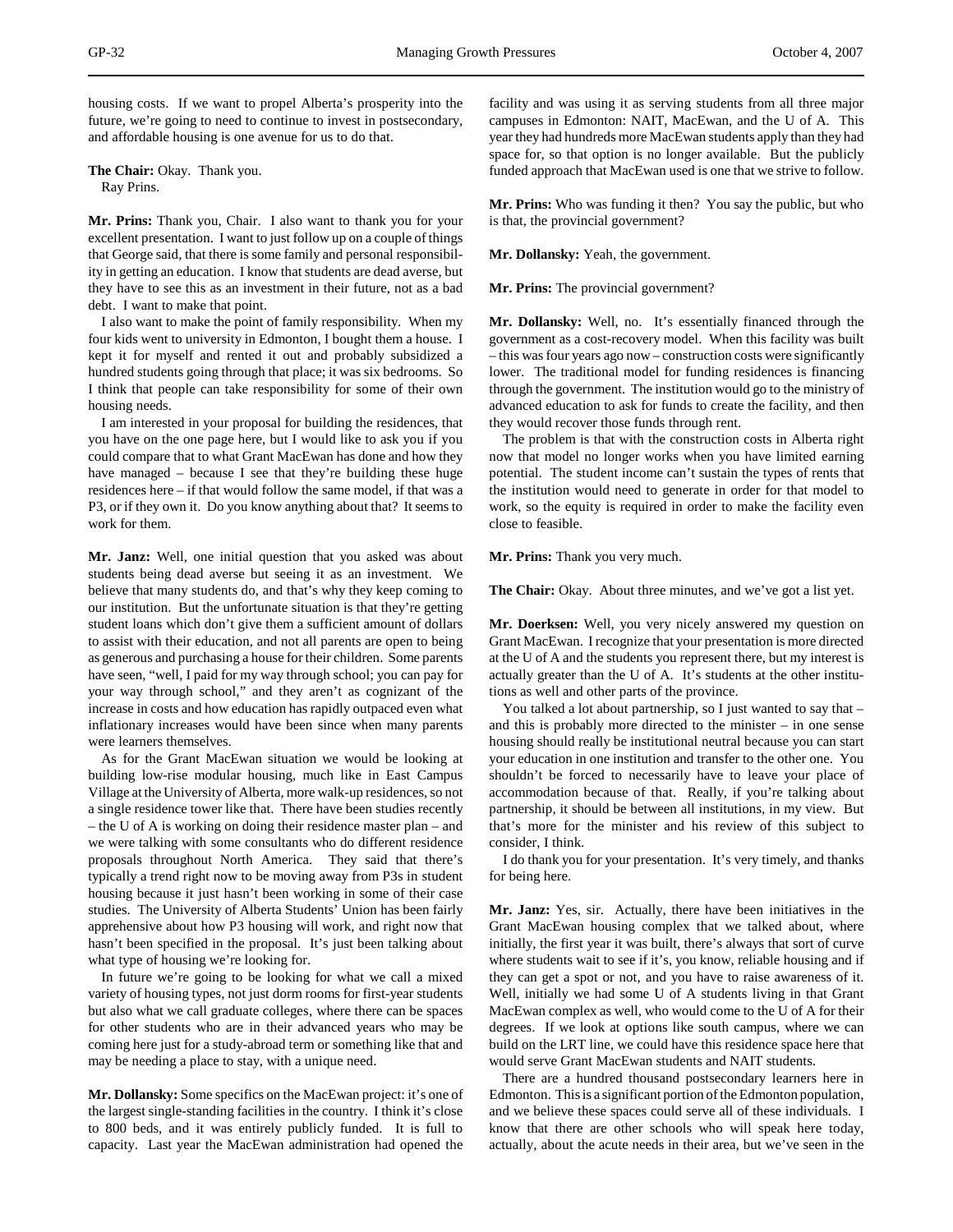capital region that this spike has drastically affected the U of A students. That's what we're hoping to convey today.

# **Mr. Doerksen:** Thank you.

**The Chair:** Bruce Miller.

**Dr. B. Miller:** Yeah. I lived three years in decrepit student housing at the University of Chicago, so I really feel for what students have to go through. I don't wish that you should have to do that just because I did it. You know, there's sometimes that philosophy.

**Mr. Doerksen:** It's good for your character, though.

**Dr. B. Miller:** Yeah, it's good for your character. Right.

Your recommendation last year was that we're really behind in terms of maintenance of existing facilities. So before we talk about new facilities, can you explain: what is the condition now? Is there really a deficit of infrastructure in terms of keeping up with maintenance?

*11:10*

**Mr. Janz:** There is, and there was a number to the tune of \$50 million, I believe, that was raised last year. I'm not sure what it would be with current August 2007 construction costs. There's a definite need for upkeep of the resident spaces. I could present a memo with further exact examples of that to the committee. Would that help?

**Dr. B. Miller:** Yeah. Thank you. That would be good.

**The Chair:** That's a nice segue into how we have to proceed at this point, and that is for members to read in their questions and for you to respond to Corinne in writing, to be then circulated to the committee. We have Raj, then Denis, and then any other member. Raj.

**Dr. Pannu:** Thank you, Mr. Chairman. Michael and Steve, thank you for making a very lucid presentation, detailed, with a specific proposal which would affect the University of Alberta's capacity to house more students on campus. As I read through your proposal and I listen to you, it's crucial for this university to remain one of the leading universities in the country, to have that kind of facility in order to attract the topmost students.

I was just reading this morning, Mr. Chairman, in the *Globe*, I guess, a statement by the new president of the UBC, who is urging the federal government to choose three universities in the country to make them the best universities in this country. In order to do that, you have to have good students: the best students, the best faculty, the facilities. I think we will jeopardize the future status of this great university in this province if we don't act on making it an attractive place for the very best students, not only from Alberta but also from across Canada and beyond. One of the ways in which you do this is by providing affordable housing, community housing, on campus, and I think your proposal makes a great deal of sense.

I understand that I'll be meeting with you tomorrow sometime. We have a meeting scheduled, so I'll certainly learn more from you as your MLA from the area. But one question that I have is the municipal tax issue. It's a complex problem. You said that a million dollars is presently paid by the university as a municipal tax on student residences.

**Dr. Pannu:** Well, that's a substantial amount. Someone pays it, and presently I understand it's blended into the student rent, so students pay it.

**Mr. Dollansky:** That's correct.

**Dr. Pannu:** What would be the per-bed reduction in student rent if this tax weren't there? We need to understand it, you know, the main issue, the quantity of impact that it'll have. I think it's an important issue, but we need to look at more specific questions.

Asking the city to pay for the abolition of this would be, I guess, unreasonable because we are a provincial university. We get students from all across the province, although many of them would come from Edmonton and the greater Edmonton area. So to expect the municipality to pick up the cost of the elimination of this tax I think wouldn't be appropriate. I think we need to focus on the provincial level to see how it can be done.

One other issue. I understand that one of the jewels of residences on campus, the Pembina/Athabasca residences, are disappearing under the pressure of office space shortage on campus. That, to me, is a really regressive step. You know, that provided this university a very unique feature, to have students right there in the heart of it, and for that to disappear I think is a disappointment. We need to rethink that position.

Thank you.

# **The Chair:** All right. Thank you. Denis Herard, please.

**Mr. Herard:** Thank you very much. I want to thank you very much for your presentation. I won't use a big word like lucid, which I expect from a university professor was a compliment. It was a good presentation. We'll keep it simple.

One of the things I find really interesting in all of these things is that we're always talking about partnerships between the university, the municipality, the government. I think that there's a new opportunity that nobody seems to look at tapping into, and that's employers. You know, I'm of the view that if an employer waits for the system to produce well-educated, passionate potential employees like the two of you, they're going to be scraping the bottom of the barrel, but if they participate in the journey of postsecondary in all of its applications, including housing, they will probably get the cream of the crop.

I think that there's an opportunity there for potential employers to participate in all of the costs of postsecondary, and I'd like you to perhaps provide us with whether or not you feel that there are barriers to achieving that kind of a partnership with potential employers. I know for sure that if I was in business and I had the opportunity to hire either one of you, if you had a passion for what it is I do in life, then I'd love to participate in your postsecondary. That's the kind of picture that I'm trying to get you to look at. If you see that there are barriers to that, then I'd like you to provide that.

Thank you.

**The Chair:** The contribution that I would make in terms of a question: rather than a corporation giving its name on the outside of a building that might house an educational activity, would the students' unions be opposed to Hilton Hotels building a residence?

Now you have the questions. They'll be in *Hansard*. You'll respond, then, through Corinne for our input into the final report that we make.

Thank you, Michael and Steven, for appearing.

**Mr. Janz:** Thank you very much for having us.

**Mr. Dollansky:** Nine hundred thousand, yes.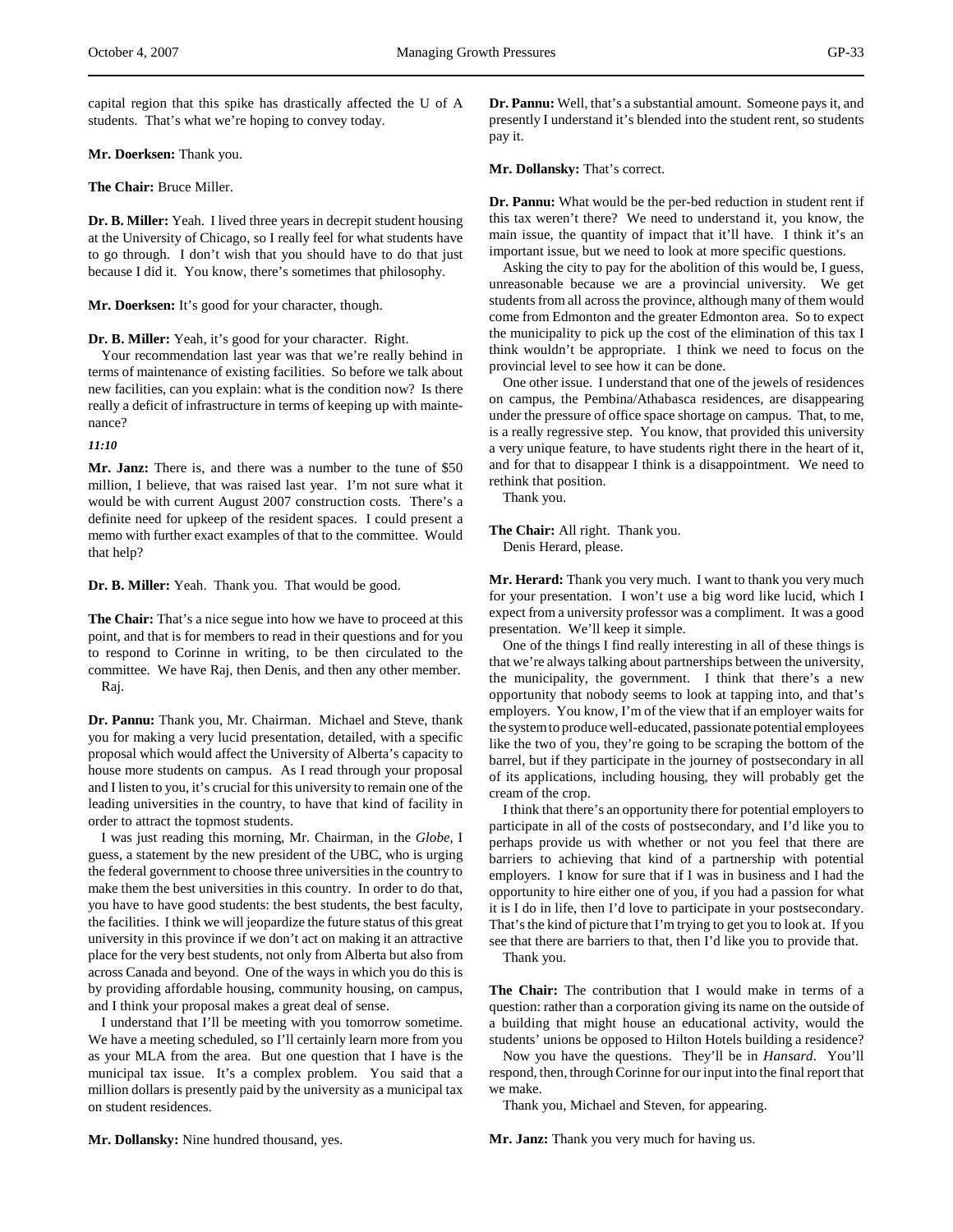**The Chair:** Okay. If we could call U of C forward, please. We'd appreciate it, Julie, if you would just introduce yourselves and then move right into your presentation.

## **University of Calgary Students' Union**

**Ms Bogle:** Sure. Thank you. My name is Julie Bogle. I'm the president of the University of Calgary Students' Union. To my right is Mr. Mike Selnes, who is the vice-president external of the University of Calgary Students' Union.

Today, just to overview, we're going to do a 10-minute presentation and then leave the bulk of the time for you guys to ask questions as we understand that there are some things you would like answers to. I just wanted to let you all know that we currently represent 28,000 undergraduate students at the University of Calgary. I'm just going to wait until the presentation comes up, and then we'll get started.

**The Chair:** Make any shortcut you can, please, in your presentation. Some of us have been around this place for a while, and just like students don't like to have to take stuff that they already know, I guess we don't want to either.

Go ahead.

**Ms Bogle:** The current environment. We have a 0.5 per cent vacancy rate in Calgary. We're having a big problem with condo conversions. When we compare this to other cities like Toronto, that has had 700 units converted in the last 10 years, we're really seeing a discrepancy between the Calgary environment and the environment in other cities with high demands.

Students. I really want to get to why students are nontraditional renters and why we have special needs. We are on a fixed income. We only have four months to make our money to go to university, and it's really difficult when average rent costs are anywhere from \$600 to \$1,000 per month, which is well beyond the means of students.

It's really important to be in close vicinity to the university or to main transit lines to cut down on costs such as transportation, having a car. Also, the commuting time constraint really puts limits on our ability to study and on employment.

#### *11:20*

A greater disadvantage is because of travel. A lot of our specialneeds and special-access students, such as rural students, aboriginal students, international students, must travel to urban institutions to study, so the lack of affordable housing really affects some of these students that are underrepresented already in our institutions.

The cost of being a student is more than just tuition and books: food, clothing, shelter, health and wellness. It's estimated that it's \$13,000 just to be a student, without even buying a pair of running shoes. The University of Calgary's statistic is that \$15,000 to \$20,000 per year is what you would need to be a student currently.

We'd just like to say that the tuition fee increases were stabilized last year by linking them to the CPI, which is a step in the right direction. However, tuition is not the only cost of learning. Housing is especially becoming a challenge and affecting students in an environment that's already seen them faced with other pressures.

Alberta needs student-specific solutions for the unique situation that we're in. One point that we'd like to raise is the need for residence beds. This is because it's the only true form of dedicated student housing. Residences go beyond just being on campus. It has actually been proven through studies both at our university and elsewhere that it's a greater academic success if students do live in

residences. They perform better academically, they're more involved in the university community, and they're generally more satisfied with their university experience. Their time to completion decreases. Their level of participation increases. It's a very positive experience to live on campus, and it's creating better students. Currently at the University of Calgary we only house 7.4 per cent of our full-time students, both graduate and undergraduate, which is far below other university comparators.

The other thing that's very positive about residences is that they're eight-month leases, so that doesn't take away from the general housing stock by forcing students to sign the one-year leases. Therefore, I guess what I'm really trying to drive home is the fact that if we can get more students in residence spaces, then there'll be a decrease in the pressure on the current rental stock. It also really helps encourage the underrepresented students, again, who find access to postsecondary education difficult: the students that come from overseas, the students that come from rural areas and just find it difficult to find a place in the city outside of the residence spaces.

In really focusing on student housing in targeted areas, really the proximity to the institution, any of the solutions that we look at have to take into account the needs of students. It's not realistic to think that students can live in Copperfield, which is on the edge of Calgary, which now allows secondary suites to be developed, because there's limited transportation and limited infrastructure in these areas for students beyond a learning environment.

In other cities, just to give you kind of some comparators, the number of residences at U Vic is 11.2 per cent of their full-time population. At UBC it's 16.1 per cent. At U of C, again, we're at 7.4. We're far below just housing our full-time student population. As well, in Toronto and Vancouver they have legalized secondary suites. In Vancouver and Victoria they have significantly higher proportions of residences. So in other cities that have similar problems in the housing market, they're taking steps to help alleviate those 0.5 per cent vacancy rates. Currently in Calgary I don't think we're doing enough.

As well, sprawl adds another financial and time cost to students. Inflation: we're all affected by this, but the cost of being a student is increasing. Construction costs due to inflation are really limiting the affordability of constructing new on-campus housing.

Now I'd like to turn it over to Mike Selnes. He's actually going to discuss the paper that's in front of you all. It's our affordable housing document.

**Mr. Selnes:** Wonderful. Well, first off, I want to say that we're really appreciative that we're able to be here to speak with you today. I think it's really important that we have a chance to present some of our ideas.

That's exactly what this document is. We came together as a collaborative effort of our students' union to say that we want to lobby for more housing, but how are we going to do that? It needs to be an action undertaken by all levels of government as well as the university. Really, what we're saying is that we need to work together. There are responsibilities by the university. There are responsibilities by the city of Calgary. There are responsibilities by the provincial government. We're not saying that there's one be-all and end-all solution to this. In that way, if we can figure out what each level can do, we can actually find some positive solutions that will really benefit the university students, other students in the city, and the community as well.

One of these ideas that really involves different levels is residences. We're saying that the university has to be very involved in the construction, the administration, and the application for the residences. There may be some involvement with the city to provide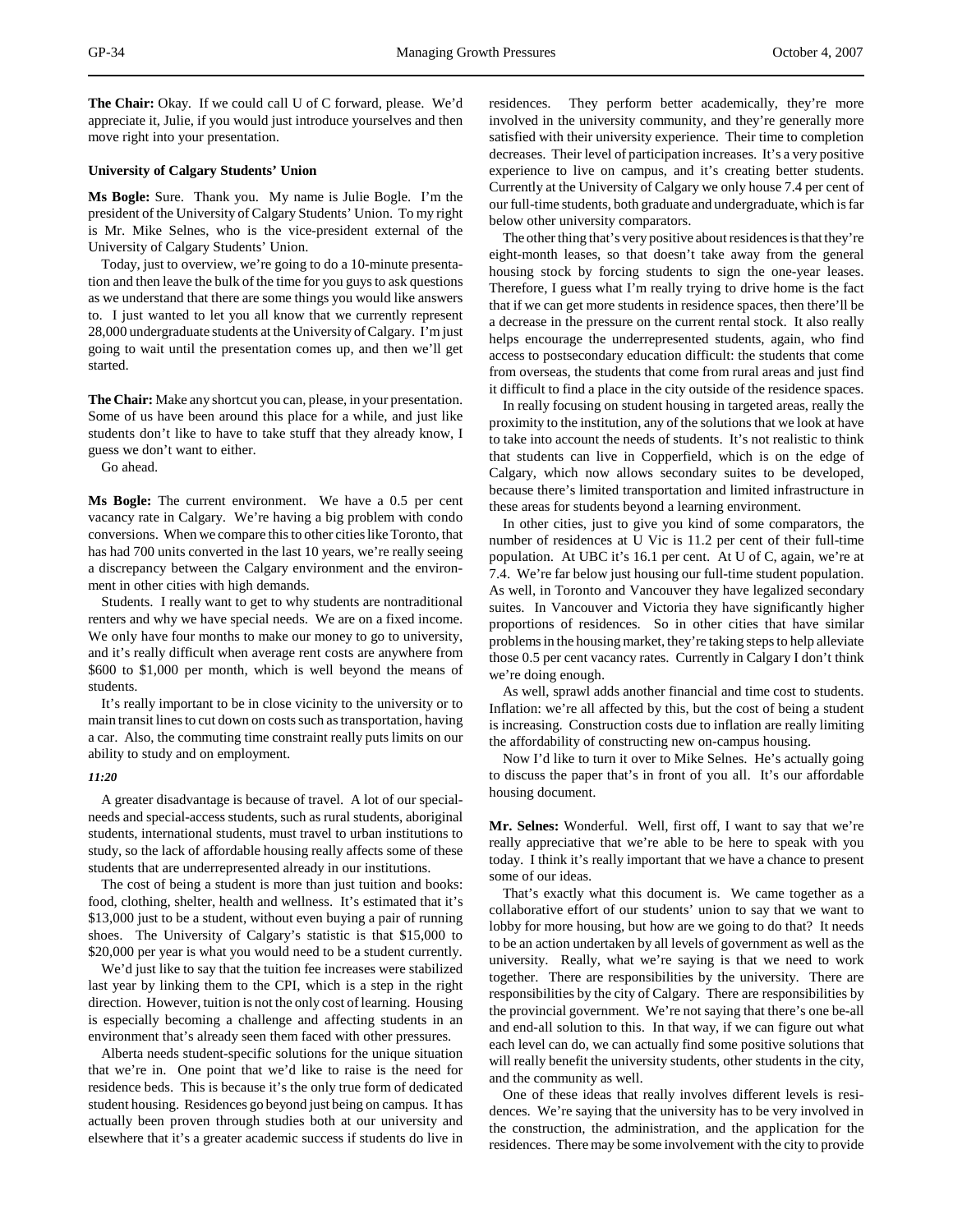some land or access to land for these residences and, finally, with the provincial government for some of the funding. Again, this is one of those collaborative efforts.

I guess I'll move straight on to some of the recommendations that we are making to the province of Alberta, which is what will affect all of you around the table the most. One of the first recommendations that we're making is to receive support and contribution to a feasibility study for the creation of interinstitutional, dedicated student residences on transit lines. This is an idea that we've been kind of discussing amongst ourselves and all Calgary students. We have a group called the Calgary student caucus, where we bring students from Bow Valley College, Alberta College of Art and Design, University of Calgary, SAIT, and Mount Royal College. We get together and we say: what can we do together? One of these ideas was: why not work together and build a residence that will meet the needs of all students? The ability to do this? We're not sure yet how, where it would be, and that's why we're really saying that we should do a study into it. What are the possibilities? What would the cost be? Where would it be done?

There are some definite advantages to building a facility like this. It's institutional neutral. That means that students from any institution could live there, and it could meet the demands of different institutions that have different needs at different times. Right now the residence waiting list at the University of Calgary this year got to upwards of 500 to 700 students at different points in the summer. We saw that there was a huge lack of supply for the demand that existed. There's construction of a new building at SAIT right now, but they are still short on the number of beds they have. At different times an interinstitutional residence could meet the needs of different students, and I think that's a really important thing.

It's an idea that's supported by students at all Calgary institutions. We've come together and said: we would like to see a study and perhaps construction of a facility like this. We've actually brought it to the attention of our administrations, and they are looking into what, I guess, the feasibility for them would be as well.

One of the other ideas is that it would be built on a rapid transit line in the sense that there's a corridor in Calgary along Crowchild Trail which could essentially serve Mount Royal and the University of Calgary, SAIT, ACAD, and Bow Valley as they're all in the general vicinity of each other. If you build on a rapid transit line in this area, you could serve all students.

Another recommendation that we're making is more U of C specific, and that's to provide capital grants and favourable financing for an on-campus residence facility. As we all know, construction costs in Alberta and especially in Calgary have skyrocketed in the past couple of years, and it's essentially making it impossible to finance residence construction under current models. In our discussions with the university administration they have said that with the current market it's impossible to build a building based on debt financing and keep it affordable for students. That's why we're really looking for the government of Alberta to step up and provide some granting. This isn't something that's necessarily been done as of recent times for residence construction, but the current construction and housing markets in Calgary warrant a direct investment in student housing.

Another thing that I know U of A had discussed as well is removing the municipal tax burden by amending the Municipal Government Act. Currently the education tax has been waived for university residences, but we're still assessing municipal tax, which equates to approximately \$350,000 at the University of Calgary. What this number would break down to, if you take the approximately 1,700 beds that are at the university, would be about 200 and

some dollars per year for each student, that would come directly back in fee reductions. The money could also go to financing some of the deferred maintenance that exists in our facilities, which is a huge number, or to providing some funding for new residence construction. There are different ways this money could be used, but currently none of it stays within the residence facilities to either ensure affordability or to help with extra construction. By removing that municipal tax, we could actually do several things that we cannot do at the current time.

Also, we're recommending that the Municipal Government Act be amended to include inclusionary zoning in both new developments and – we did not include it on the slide here – redevelopment and rezoning as well. I think it's really important that as we build new communities, we include mandatory zoning because we need affordable housing and also that as we redevelop existing communities, we include affordable housing in those redevelopments. That would really benefit students because that would provide them access to housing that currently doesn't exist.

# *11:30*

Finally, the last recommendation that we've included in our presentation is adjusting the student financial aid system to acknowledge the true costs of living in Calgary. Essentially, the way it works right now, you can receive about \$450 a month for rent and utilities, which is well below the cost of rental housing in the city. We would like to see the government acknowledge this, adjust the way we calculate it by looking at a city-by-city approach. There is a distinct difference in cost of living between Red Deer, Medicine Hat, Calgary, and Edmonton, and there's no reason that we should look at all institutions and all cities as being the same. We need to give students the means to borrow enough money to live there if that is the way they finance their education.

As we all know, some students have help from their parents; some students don't. The students who are forced to borrow money are unable to receive an adequate amount of money to survive in our current housing market. It's very important that we do adjust this finance system to acknowledge that and ensure that students have enough resources to cover the costs of living in the cities they're in.

Essentially, that's the prepared presentation. We'd really like to have a chance for you to ask any questions of us and take a chance, maybe, to peruse through the document we put together. It's rather long – it's about 20 pages – but we wanted to make it extensive and actually look at different solutions for different levels and provide you with ideas and information that could really help tackle this challenge.

**The Chair:** Okay. Thank you very much for your presentation. We'll allow members now to ask questions and look for your response until a certain time, at which I'll have to cut it off. The members will then read their questions into the record, and you'll respond, hopefully, through writing to Corinne.

We have Dave Rodney, followed by Bruce Miller.

**Mr. Rodney:** Thanks, Chair. Very good to see you again, young people. It was these two young folks, Chair, that I was referring to earlier today in *Hansard* with another group and in a very, very positive way. I just want to say two words: thank you and congratulations. You have been very proactive, very positive yesterday and today.

I just wondered if there was anything from yesterday's panel discussion, where you and I were there for a few hours with a few hundred other people, that wasn't part of this presentation that you would find would be appropriate to tell us today. Again, you've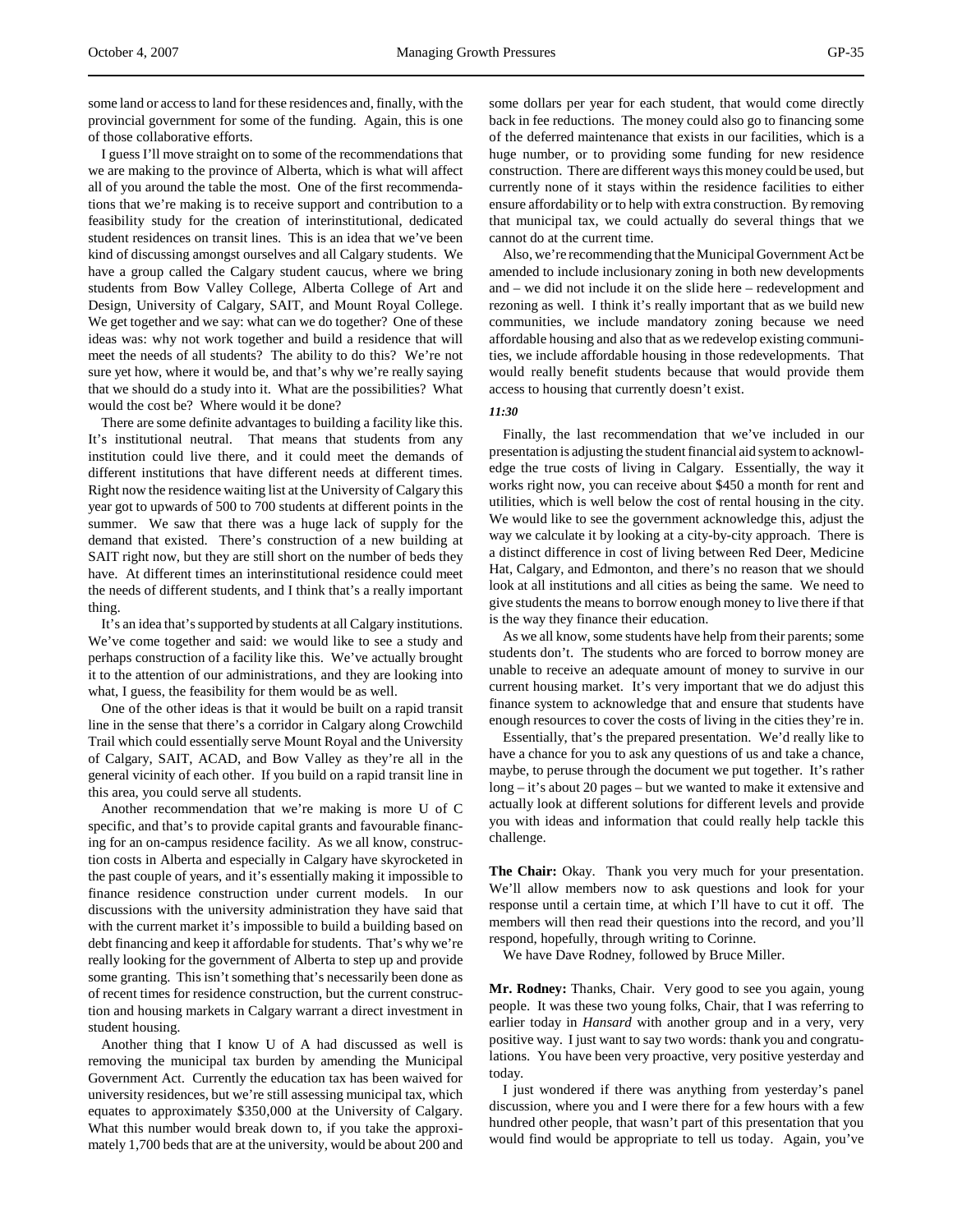pledged to work with Minister Fritz; she pledged to work with you. Is there anything else to add that's not part of the verbal or written presentation that you want to share from yesterday's panel?

**Ms Bogle:** Yesterday's panel was very encouraging because everybody really vowed to work together, and we were really happy with both Dale Hodges' and hon. Fritz's commitment to working towards this. One thing that she really highlighted was the interinstitutional residence spaces and just looking into and further studying this. We think that that's a step that should probably be taken very quickly.

**Mr. Selnes:** I guess the one other thing to add to that is that we didn't necessarily specifically mention it here, but a big thing that we're also lobbying, and it's on the municipal level, is for the legalization of secondary suites in the city of Calgary. Although that doesn't directly affect you ladies and gentlemen here, what it would really allow for is more housing in the city. I think that's really important to note, that that would be a major solution to this challenge if the city is willing to step up and actually legalize secondary suites.

**Mr. Rodney:** Good for you. Thanks to both of you. Thanks, Chair.

**Dr. B. Miller:** Thank you for your presentation. I notice that in the PowerPoint presentation you left out your point about rent stability guidelines. Maybe you've given up on that. I still think that's really important. Even though we stayed up all night debating in the Legislature and motions that the opposition brought lost, I am still convinced that a two-year temporary rent stability guideline is a good thing.

Anyway, thank you for your suggestions about the changes to the Municipal Government Act on the property tax issue and also inclusionary zoning. I think that's really helpful, and I think that putting it in the context of students graduating from university with huge debt and not being able to find affordable housing out there really brings it home. I have two sons – I think I've said this before – who have left the province because they can't afford to live here. It's really distressing to me that we put our young people in this kind of position. I think that's really helpful, if we can change the Municipal Government Act to really force builders to include 5 per cent or 10 per cent of their land, setting it aside for affordable housing. That's a really good thing.

## **Mr. Selnes:** Thanks.

## **The Chair:** Denis Herard.

**Mr. Herard:** Well, thank you very much, Chairman, and thank you for your presentations. I'm very pleased to see this document and the fact that you've put some work and some thought into this.

You were here, I'm sure, for the University of Alberta Students' Union presentation, so I'm going to ask you to respond to the same question without repeating it. You can get it in *Hansard* if you have to. It's to do with the involvement of employers in all of this because I think that that's a huge untapped resource. Nobody seems to ever think about involving your future employer in all of this. So I'd like you to answer that part.

The other one is – this is just a comment because we keep getting the same kind of number all the time with respect to the fact that the amount that is available for a student currently is not adequate to pay for rent. Yet in my experience I don't know of any students who in fact don't share accommodation. I happen to live in a building here in Edmonton, when I'm here, that is full of students. You know, there are two or three guys, two or three girls – I mean, it's several people sharing the cost of accommodation. Even in universityprovided accommodation, quite often it's two to a room. So when you look at just making the statement that it's not enough, perhaps it's not enough for one, but that's not the usual way that students go through their postsecondary education. I just want to make that comment.

**Mr. Selnes:** Chair Dunford, I understand that it was a comment, but if I may just provide a little bit of insight into that. Is that okay?

**The Chair:** Yeah.

**Mr. Selnes:** I do understand where you're coming from, Mr. Herard. The way I would explain that is: I currently live in a small house, that I share with two other gentlemen. We're paying \$560 a month without utilities. We're paying around \$650 a month with utilities, and that's when our landlord actually dropped the price of what she was previously renting it for by a couple of hundred dollars. And that's a common case, I know.

Most friends I have live in shared accommodations, but even the cost of shared accommodations has risen well beyond what it was two to three years ago just simply due to the housing market in the city. That's why when we say that the \$450 isn't enough, it's because even in the instances of shared accommodations – and from my personal experience I can speak to that – it doesn't reach the levels that are needed.

**Ms Bogle:** The other thing, just to add to that, is the students that aren't going to the postsecondary institutions because the cost of living is too high. It's the underrepresented groups that already are not at our institutions – the aboriginal students, the rural students, the international students – that we're trying to put a focus on. If it's not within their means, they're not coming.

**The Chair:** Okay. Thank you. Raj Pannu.

**Dr. Pannu:** Thank you, Mr. Chairman. I want to thank you for making a very good presentation. Your 20-page document is sure worth a close read. What I noticed is that there's a great deal of overlap and reinforcement between what you have said and what University of Alberta students have said. Clearly, in the two cities some situations are different, so your solutions that you're proposing also seem to be somewhat different from each other. But the main thrust is that the growth pressures have created a very special set of problems for students, and if not addressed, they in fact make the rental situation for people who are not students at postsecondary institutions even worse than it is now. So in seeking solutions for the overall rental crisis that we have in this province and the affordable housing crisis, I think we need to address the student housing issue. I think that's a very important way in which you have linked the two issues, and I applaud you for that.

The question that I have is with respect to a feasibility study on institutional dedicated student housing. I don't see any details here. Maybe they are in here. Can it not be done without any new resources by the co-operation of the institutions in Calgary itself? And how long will it take? The problem of the housing crisis is urgent. It's now and here. How long should a feasibility study take, and who should take the initiative, and who should dedicate the resources to get it done?

**Mr. Selnes:** I completely agree with you, Dr. Pannu, that it's an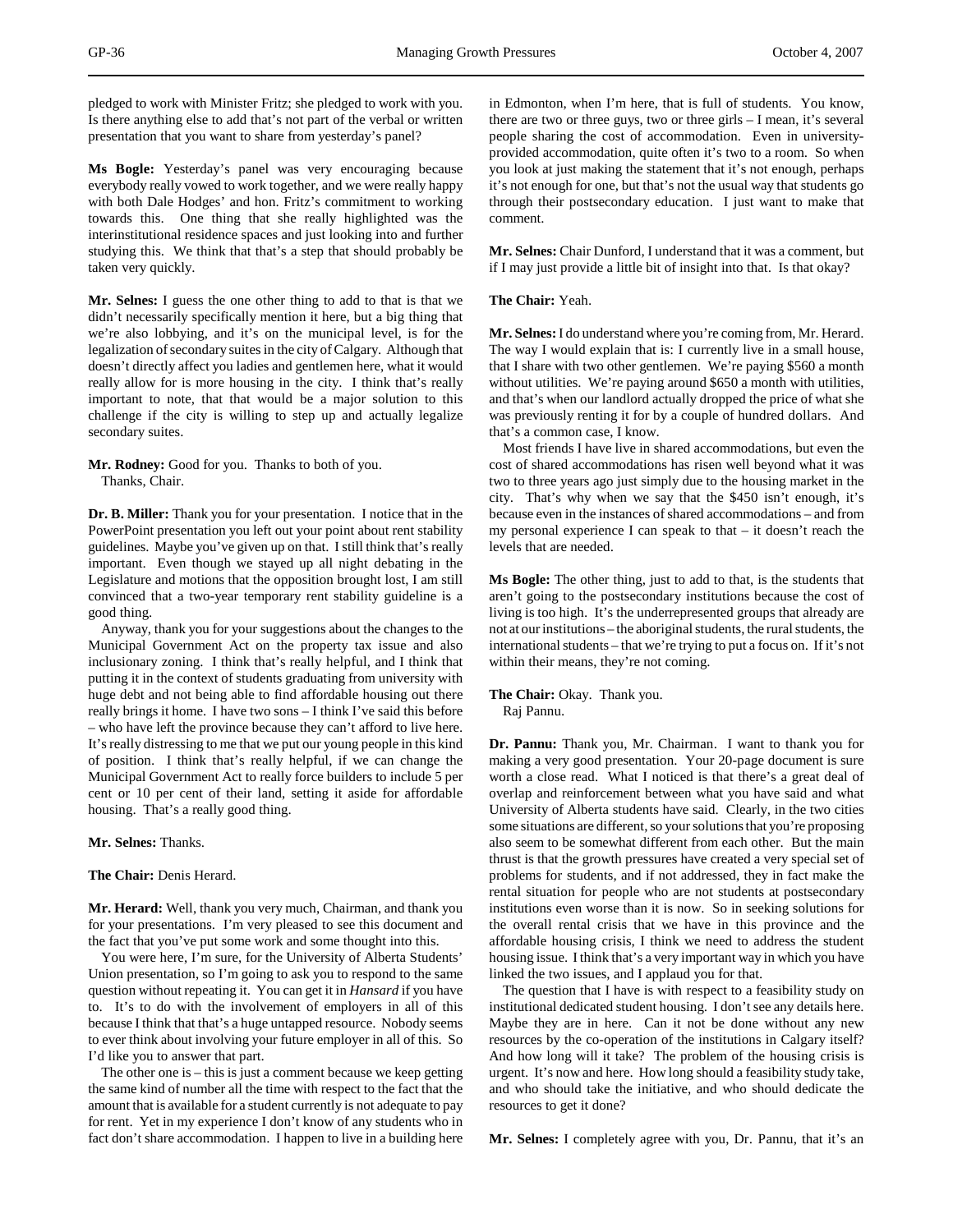immediate problem and we need immediate solutions. That's why we have proposed the other, whether that's building on campus at the U of C residences, which is of utmost importance – I know that Dr. Weingarten is going to be making an announcement today of a proposal they're bringing to the board of governors for a new residence facility, which is definitely a step in the right direction. How far that goes we'll wait and see.

But with a study like this it would have to be done on a quick timeline because, as you say, a one- to two-year study wouldn't be adequate for the needs. I know that in our discussions with Minister Fritz yesterday she said that it would be something she would be interested in looking into to help provide some funding for. As well, I think there is a bit of need for the city, whether it's the university or all Calgary institutions, to be involved in that as well with some student collaboration. Again, the more groups you bring in, I guess that adds a little bit of difficulty on the timelines. But, as you say, it's something that has to be done now and quickly because the longer we put something off, the longer the solution will take to come into place.

## *11:40*

**Ms Bogle:** I think, just to speak to the recommendations in general, the reason that they're structured as such is because there are some solutions in there that are immediate, and there are some solutions in there that will help alleviate the problems in the future because as we're learning, we need to start planning for our future now. Perhaps this study, yes, we hope that it would be done quickly and that it would set the motions in place to have action done.

### **The Chair:** Okay. Thank you.

**Mr. Prins:** Thank you for a very excellent presentation. I guess I have one question and maybe a couple of comments. First the comments. You've reinforced some of the issues previously made by the Edmonton presentations, and I think some of your suggestions and recommendations are very interesting and probably feasible.

When you talk about the percentage of students on campus at the university in Vancouver, U Vic, U of A, and U of C, is that also a function of the rapid growth of U of C without their keeping up with the housing? Some of these institutions are probably older and have had more time to respond to their needs and maybe have a smaller student population as well. Maybe you'd want to comment on that.

**Ms Bogle:** Yeah. Just to comment on that, the number of students entering U of C has actually plateaued. Full-time enrolment for undergraduates is just under 20,000, and that has been the same for about four years. I do think that there has been a plan in the works to have residence beds increased, increase the space, for the last few years, and now that the pressure is really on, we're seeing them take some action in that respect.

**Mr. Selnes:** I also think that there was some apprehension at the university to build any new facilities in the past because they were never sure if there would be sustained demand. Why they were unsure of that I myself am unsure. As we know, the growth pressures on Calgary have been enormous in the past couple of years.

Really, what we've seen is that because nothing happened in the past four years with the new construction of a building, we're at the situation now where there is one current residence building under construction at the university. It's called the Dr. Fok Ying Tung International House, except the International House will only add about 70 to 100 beds at the university. It's mainly designed to house

incoming scholars as well as international students. As we said, with a waiting list of upwards of 500 students right now – there's no rental stock increasing, I guess, in the general housing market, so I think it's something they haven't really been undertaking in the past couple of years, and they probably should have.

## **The Chair:** Okay. Thank you very much. Congratulations.

I have nobody left on the speakers' list, so you have no homework to do. Oh, I guess there is homework.

**Dr. B. Miller:** Yeah. I really like your suggestion about looking at the student finance system and using a measure like the marketbasket measure. I really support the use of that measure for social assistance, so why not student finance too? But I wondered if you could provide more information, what that would look like, because I guess using that approach means that there's a different approach to student financing depending on where you live in the province and depending on the housing costs and so on. I think that's really good. Have you done any study? Do you have anything?

**The Chair:** Your question's going into the record. So your question is: have you done any studies, and could you respond to that?

# **Dr. B. Miller:** Right.

**Dr. Pannu:** I think the chairman may have had some studies at his disposal. In some other capacity he talked about it for a long time, so maybe he should produce that information as well.

**Mr. Selnes:** We can share the homework perhaps.

**The Chair:** I'd be glad to work with you. Okay. Thank you very much.

We'll call the city of Edmonton forward. Hi, Karen.

# **City of Edmonton**

**Ms Leibovici:** Thank you. We also have a PowerPoint presentation. I'm Councillor Karen Leibovici, and I think almost everyone here knows me. I'm a city of Edmonton councillor. I represent the west end of the city. I'm also co-chair of the city of Edmonton's affordable housing initiative. With me this morning I have Terry Loat, who is the manager of a fairly new branch that we have at the city of Edmonton, which is called the housing branch.

**The Chair:** I need to interrupt just quickly, Karen. Thanks. I need to explain to the members why the city of Edmonton is here.

**Ms Leibovici:** I was going to do that.

**The Chair:** No. I'm going to do that.

**Ms Leibovici:** Okay. That's fine.

**The Chair:** Because I don't know what you would say, and I know what I'm going to say.

There was an approach made directly to one of our members, Ray Martin, so he made the request then to us that the city of Edmonton be able to make a presentation. I was reticent initially to allow that because we had already discussed as a committee that we wanted to hear from AUMA and, of course, others that represented various groups. The discussion that I understand went back and forth was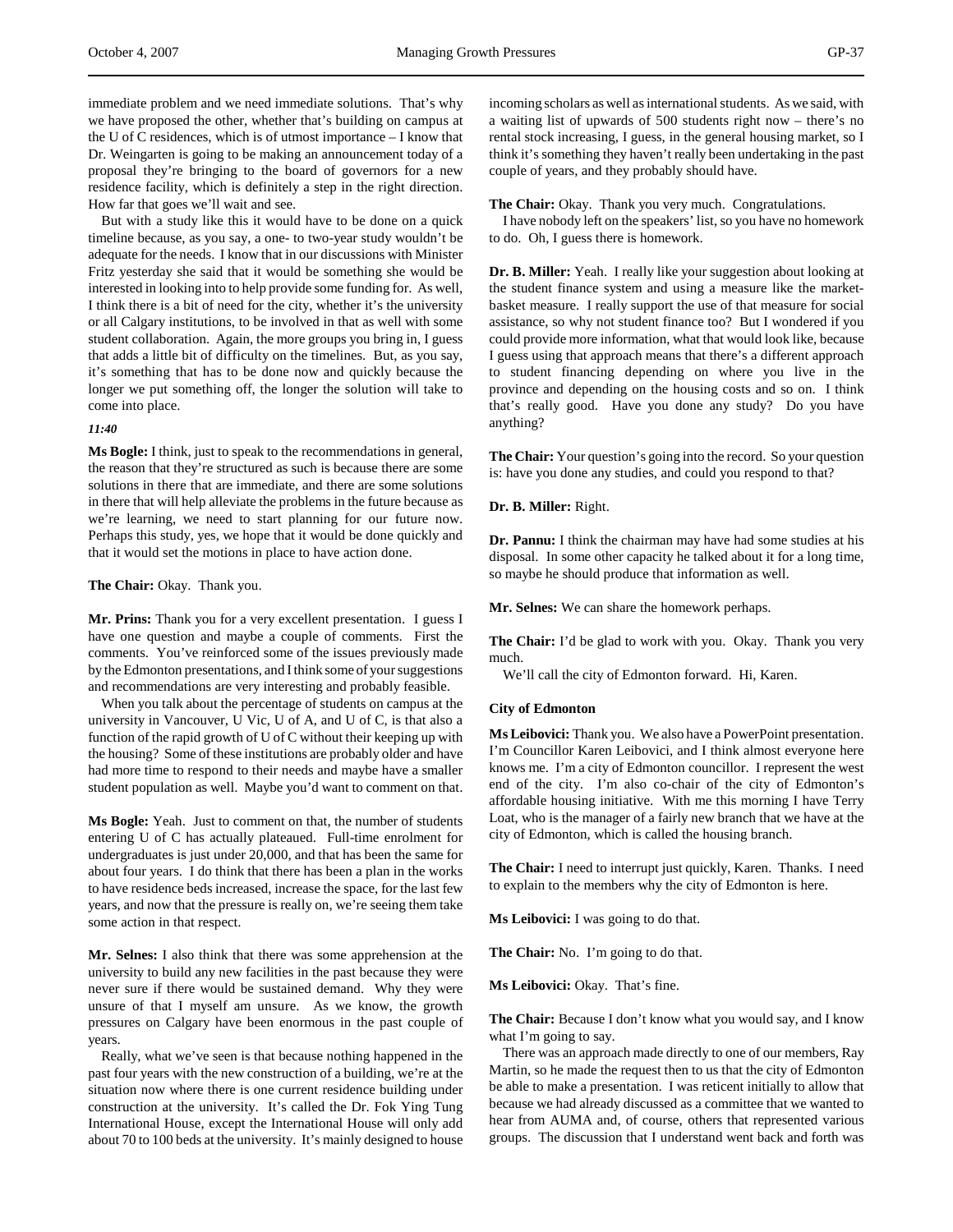that the city of Edmonton would be able to bring us information that would be somewhat different from what we might expect from an AUMA presentation. So in the interest of gathering, then, the kind of information that I think that we're going to need in order to report to the Legislature, I indicated that this would be allowed.

Subsequent to that we had a request from the city of Calgary to provide a written presentation, so I made another executive decision as your chair and have allowed the city of Calgary to make a written response. They do, in fact, have a deadline prior to our next meeting.

I want to indicate to all members that we've provided the city of Edmonton an opportunity here and that it was a decision that I as your chair made. I hope that you will agree with such decision, but I'm not going to call a vote as to whether you do or not. They're here, and we're going to hear them. Thank you very much.

Karen, if you want to proceed.

**Ms Leibovici:** Thank you, Chair Dunford. It wasn't very much different than what I was going to say, but I appreciate your setting the stage. I hope that you will find that our presentation will provide you with some specifics that AUMA is not able to do because of the broader representation that they do provide. In fact, we can give you some on-the-ground information as to what our affordable housing initiative is in the city of Edmonton and the kind of help that we need from the provincial government from a policy perspective as well as from a legislative perspective to move forward the agenda that we have.

About three years ago our council recognized that we were going to have difficulties meeting the demands of housing within the city of Edmonton, and our mayor as well as council agreed to an initiative which is called Cornerstones. I am co-chair of that initiative with Councillor Phair. There is a handout; I think you do have it already. I'm not going to go into the specifics of it, but within the handout you do have our Cornerstones plan. It's a synopsis of what that plan is as well as what we've achieved, and then attached to that report is the road map that council recently approved as to how we are going to spend the dollars, \$45 million approximately, that the city received from the province as a result of the Affordable Housing Task Force, which I also was very honoured to be on representing the city.

# *11:50*

To give you a brief perspective, our affordable housing plan is only for individuals who meet certain criteria. It does not address the issue of homelessness within the city of Edmonton. Our goals were to add 2,500 units over five years, and the city put \$25 million a year for that five-year period in order to kick-start our program. In the first year of our program we managed to provide 629 units, so we've exceeded the 500 units that we thought we could put forward with city funding, and there was some provincial and federal funding at the time. The issue – and I'm sure you've heard that all this morning; it sounds like you had an interesting day yesterday as well – is that we know we need to do more in order to address the affordable housing challenges that we have in the city and in order to be able to sustain the Alberta advantage.

The specifics that I'm going to talk about I'm going to couch in what our current situation is right now. We know that we have at least – probably more because these are old census figures – 38,000 renter households in Edmonton who have both low incomes, in other words they earn less than \$30,000 a year, and they also have housing affordability problems. That is the definition we're using: paying more than 30 per cent of income on housing. The number of households – again, those are old census figures – we know, has grown significantly since 2001.

Our apartment vacancy rate is less than 1 per cent, and CMHC – and I know that you have a presentation from them coming up just after me – forecasts that the rental vacancy rate is going to be half a per cent in 2008. Average market rents, which have increased dramatically, are expected to continue to rise significantly in the near future. We know that in 2006 the rent for a two-bedroom apartment unit increased 10 per cent, from \$735 to \$808. It is forecast to rise another 18 per cent, to \$950, in this year alone and another 15 per cent in 2008.

Working to find solutions to the problem of affordable housing we believe is smart economic policy. An inadequate supply of housing, as you all well know, is a major impediment to business investment and growth and can also influence immigrants' choices of where to locate.

If you look at the slide behind you – I don't know if you have them in front of you – this is, I think, an interesting slide and is part of what the University of Calgary group just talked about as well. The cost of housing has outpaced wages. If you look at the cumulative increases in Edmonton from 1997 to 2008 and you look at those little bars, you will see that the wages have not kept up with rent, nor have they kept up with house prices. Then the motherhood statement, which I believe we all can endorse, is that access to safe, adequate, and affordable housing is fundamental to the physical, economic, and social well-being of individuals, families, and communities. In actual fact, in the Affordable Housing Task Force that was our main guiding goal.

On to some of our specific recommendations. As I indicated at the outset, I'll be focusing on provincial legislation, provincial policy, as well as the never-ending provincial funding because we need to talk a little bit about that as well. The first area that we are asking for changes in is the amendment to the MGA to provide explicit authority for municipalities to use inclusionary zoning. One of the reasons for that is that although our legal opinion has indicated that we may have the ability to include and to mandate inclusionary zoning, as a city we have drafted a policy, and we have circulated that to both the Urban Development Institute as well as to the Canadian Home Builders' Association, who have told us pointblank that if we try to institute that policy, they will take us to court. It's as simple as that. They indicate that they do not feel that we as a municipality have that ability to include inclusionary zoning in our zoning bylaw.

We have right now as part of Cornerstones included in all new housing developments as well as in some of the larger redevelopments a request for a 5 per cent dedication of affordable housing. So we're already there. We've been asking this for three years. The industry has been voluntarily agreeing at some point to that. We do that without a loss of revenue to the industry. We subsidize.

There are a number of different ways that we've looked at how we can acquire 5 per cent of housing. We would like to go higher than that and mandate it, and we have been told, as I indicated, pointblank that if we do that, we will be acting illegally. That is why we have come back. It was one of the recommendations of the Affordable Housing Task Force, but we are coming back to the province to say: give us that ability as a municipality. If a municipality does not want to include inclusionary zoning, that's their choice. At the city of Edmonton we would like to have that right so that we can move forward as opposed to getting caught up in the court system.

We do have draft amendments that we can provide to you. I have not included them in this presentation, but if you would like them, they are changes specifically to part 2, the general jurisdiction clauses, and part 17, specific to land-use clauses. It will help to clarify, it will help to prevent litigation, and it would help municipalities across this province to actually enable inclusionary policies to increase the supply of affordable housing.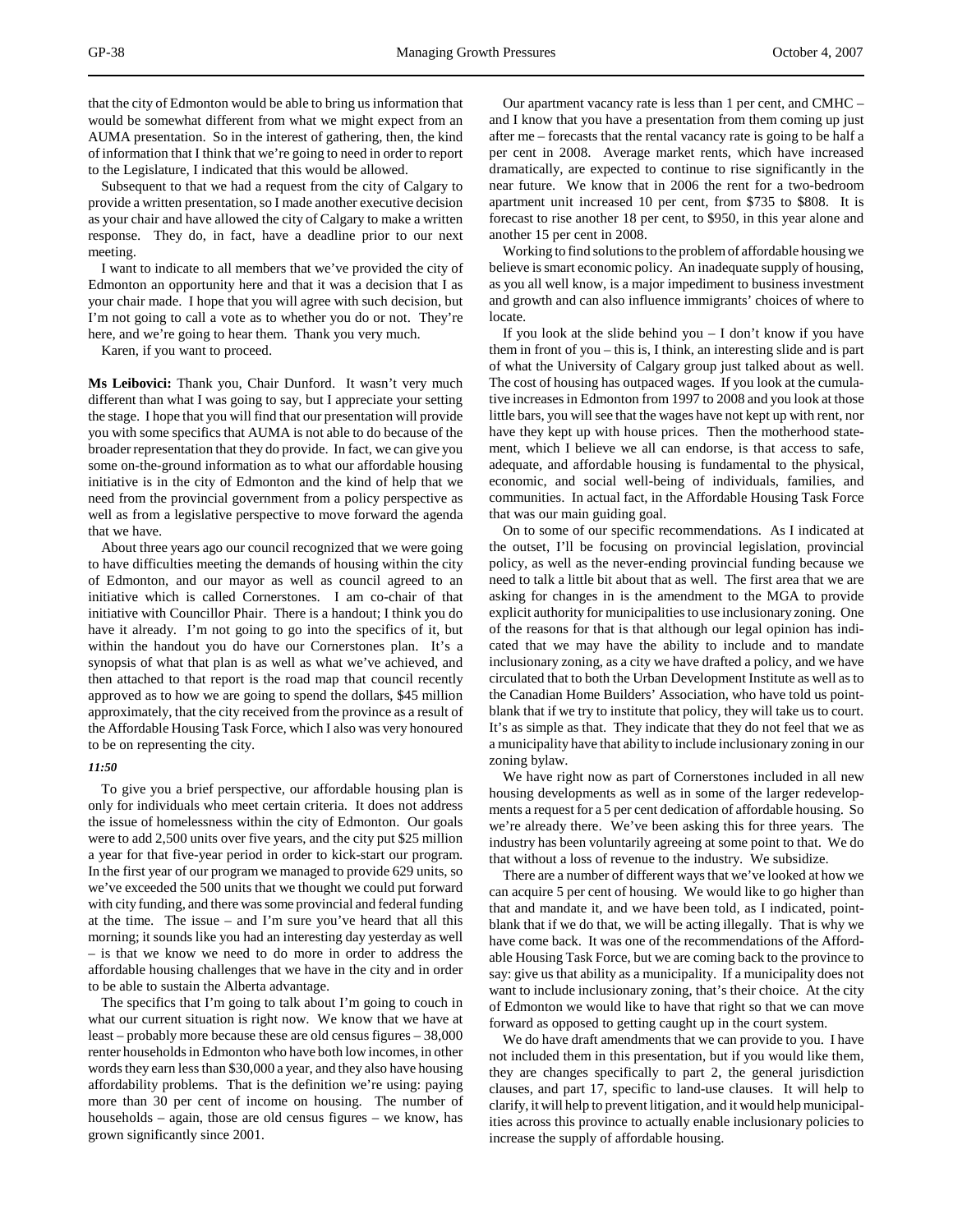Another area that we would suggest and would appreciate amendments to provincial legislation is to allow for the municipalities to permit the regulation of condo conversions and/or to impose linkage fees. The yearly rate of conversions of rental housing to condominiums is significant in Edmonton. Over the last five years we've seen 4,400 condominium units registered per year. A linkage fee option on conversion from rental to condominium could also contribute to a fund to create affordable housing. This is a wellestablished practice in the United States. In both Ontario and B.C. there is currently the ability to regulate the conversions that occur from rental units to condominiums, and those provinces have

Another enabling fee or enabling transaction could be the real estate transfer fees. I know that that is under discussion in another venue with the four Rs. We have calculated that the value of residential sales through the Edmonton Real Estate Board in 2006 was approximately \$8 billion. If there was a real estate transfer fee of 1 per cent, that would generate \$80 million annually in support of meeting affordable housing needs.

Another area is secondary suites. You heard a little bit about it from the University of Calgary. I'm not sure if your other presentations talked about it as well. Edmonton city council has recently directed our administration to . . .

## **The Chair:** Sorry.

#### **Ms Leibovici:** That's okay.

allowed those in their municipalities.

**The Chair:** I'm just making sure that these amendments that you're bringing to our attention can actually be obtained formally by the committee so that all members will have access to them.

**Ms Leibovici:** Absolutely. Mr. Loat will make sure that we do give those to you.

Secondary suites, as you may well recognize, is a contentious issue with most municipalities, not only Edmonton, but Edmonton city council has directed our administration to amend our zoning bylaw to increase opportunities for secondary suites in low-density residential areas. We're looking at it being permissible not only in new areas of the city, where they can start to build houses as secondary-suite ready, but we are also looking at implementing it in older neighbourhoods as well.

#### *12:00*

We've allocated \$8 million towards the provision of 1,000 secondary suites in the city of Edmonton, and that is in order to bring current secondary suites up to a certain standard so that they can become legal. As we all know, that is an issue of there being secondary suites in the market that are not legal and in some instances not safe. We've recognized that. We're not interested in pursuing those secondary suites to shut them down. We're interested in providing an incentive to owners so that they can bring it up to a certain standard. We have put money aside for that. That comes out of our \$25 million that the city has set aside.

We need further assistance, however, from the province in regard to implementing the secondary suites. One recommendation that we thought would provide that opportunity is to provide either a personal or a corporate tax break to offset the developer costs of providing secondary suites in residential neighbourhoods. The cost of making a house secondary-suite ready is somewhere in the neighbourhood of I believe – and if I'm wrong, Terry, let me know – \$15,000 or \$20,000, a minimum of \$15,000. The homeowner can recoup that cost through a grant, but it's the initial outlay that's a concern. If there was some way to provide a tax break, that would be a really quick way of providing additional housing. Alternatively, if it's not from the province, it would be to amend legislation to enable us as a municipality to provide that tax break. We're ready to do that. We don't have the authority to do that. That could offset the homeowner cost to install the secondary suite as well.

At the outset I actually omitted to congratulate the provincial government for following the majority of the recommendations of the Affordable Housing Task Force as well as putting a significant amount of dollars into the affordable housing initiative. I do believe that you need to be congratulated for that. I would also like to congratulate the Alberta government for working in co-operation with us to create the incentive for school boards to declare the unbuilt school sites as surplus to their needs. That has been a huge asset to us at the city of Edmonton. These sites are moving ahead to be developed for appropriate housing. I don't know if you get the city of Edmonton clippings, but you will know that it has not necessarily been popular. We as a city council recognize that it needs to be done, so again thank you for that.

We do recommend – and I believe it was also part of the Affordable Housing Task Force – that the school site dedication process needs to be revisited. Although we have requested it and a lot of our school sites in the new areas have been amalgamated so that the schools will reach out to a broader area, the reality is that there are still sites that we need to dedicate out of our MR dedication that we know a school will never be built on. There are at least 80 other school sites within the city of Edmonton that we know there will never be a school built on. Those sites are in prime areas. They're in developed neighbourhoods. They have the infrastructure. The land is there. The land is not being used for a useful purpose. If we can put housing onto that, it would be a great asset both for that community as well as for those individuals who require affordable housing.

So that's why we're asking that they work with us to ensure that the surplus school sites can be put into productive housing use as well as approve a housing-first policy, that all provincial property declared to be surplus be first considered for affordable housing as opposed to being sold for some other use.

We're not just asking that of yourselves. We're also doing that with municipal property. We have recently passed a motion at city council – actually, it was just before the city council broke – that all city-owned lands and buildings that are declared surplus from their original municipal purposes and are suitable for housing be firstly considered for provision of long-term affordable housing prior to consideration of any other municipal use or other means of disposal and that the assets be made available at book value.

Some of these lands, as some of your provincial lands, were either bought or acquired through some other means many years ago. If you can get that at book value, then that significantly reduces the costs for the private developer who will develop the land. It will not be the city of Edmonton that delivers the land and provides the housing. In fact, this would significantly reduce the cost of a house, a townhouse, a row house, a four-storey walk-up, whatever can be built on that particular site.

Last but not least, the ever-popular funding issue. Though we realize that there has been a significant amount of dollars provided, we know that there will be more needed. Over and above that, what is most important for us is that we know that that funding is sustainable for at least a 10-year period. At this point in time the dollars that have been provided through the MSI fund and that, I understand, will be provided via other means in the future – we do not know what the term is on that. It's difficult to make long-term decisions without having the knowledge that that funding will be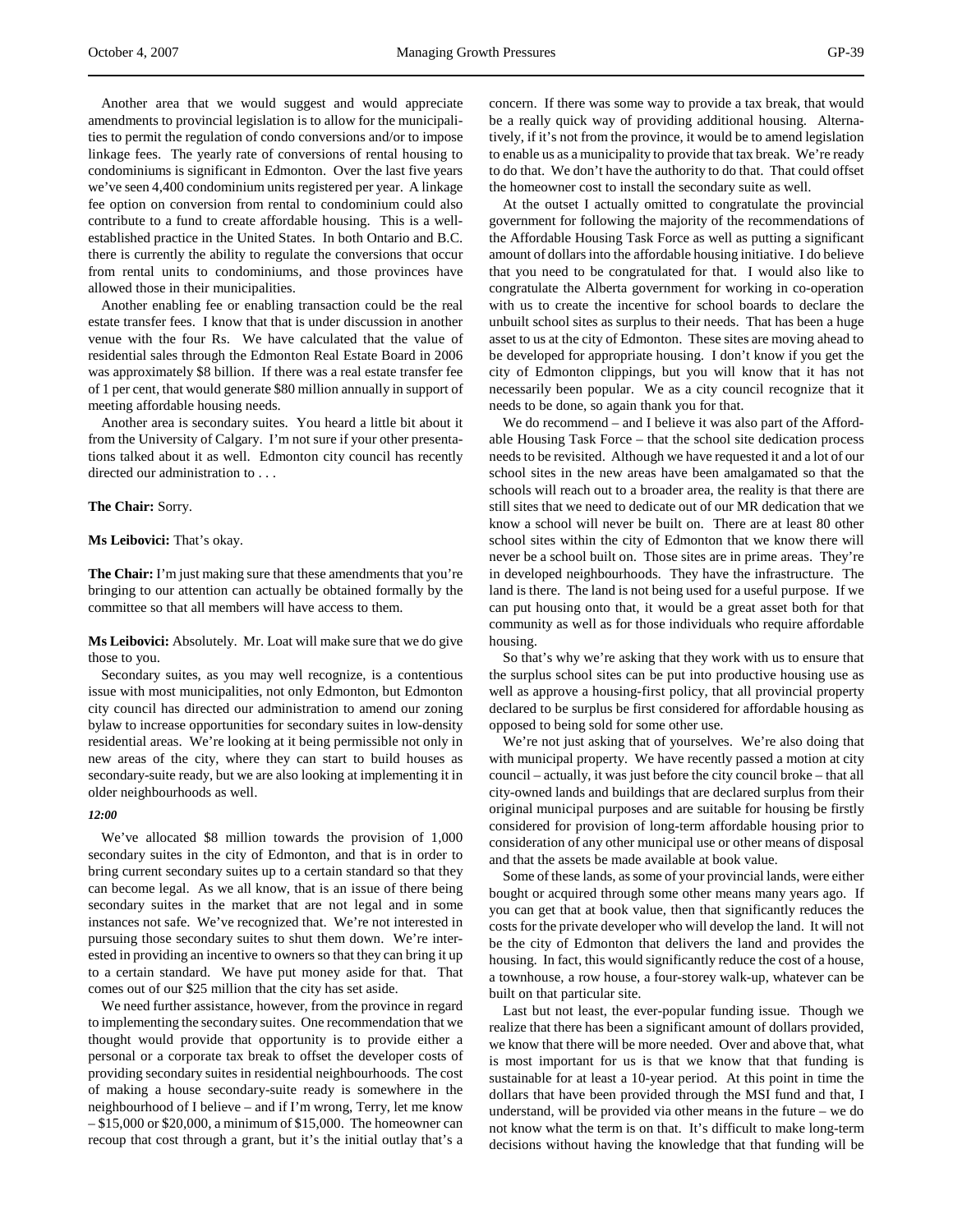there and can be dedicated to housing for at least a 10-year period. That would enable us to have appropriate planning and allocation of funds to meet the local affordable housing targets that we know we need to match.

We also believe that some of the other provincial programs should be indexed to housing market inflation, which are the Alberta Works, AISH, and Alberta seniors' benefit. If I can just give you an example in terms of the dollars, the extra, the \$45 million that was provided this year from the new provincial dollars with regard to housing, we have been able to expand our original target of 2,500 affordable housing units over the five-year period to 3,878 units. It was a significant expansion based on those dollars, and we do try to leverage our dollars as well.

We recognize that in order to respond to the affordable housing needs, this is not just an issue for the three orders of government: municipal, provincial, and federal. It also requires the involvement of the community, the not-for-profit sectors, and, as importantly, the private sector. The solutions must be oriented to meet the problems of affordable housing because we know that our province will continue to grow. We have throughout our process believed in and worked with the private sector because we know that we need them on board in order to be able to provide these units. We are asking for assistance in order to move our agenda forward. We are not asking for anything from the province that we're not prepared to do ourselves.

I think I may be over my time or very close to over my time. If I can't answer any specific questions, then Terry will answer those because he's got the hands-on experience.

Thank you very much for this opportunity.

**The Chair:** You have left us a bit of time, Karen. Thank you. We've got six minutes for Q and A, and then questions will be read into the record, which we would ask you to respond to in writing. Bruce Miller.

**Dr. B. Miller:** Yeah. I asked the AUMA about building codes. You know, it's not clear to me. Are the building codes for Alberta, for the province, set by the province, an impediment to secondary-suite development or not? I mean, can you go ahead and pass bylaws that say, you know: secondary suites don't have to have separate entrances or don't have to have separate meters and all that sort of thing?

**Ms Leibovici:** Well, we still have to meet code. We can't do anything different than code. There was a task force that was established by the province probably three years ago now, and actually one of our councillors, Councillor Gibbons, was on that task force. They did make recommendations that the province did implement to enable us to have more secondary suites throughout the city. That's not the impediment at this point in time, no.

# *12:10*

**Dr. B. Miller:** So you'd rather we focus on a tax break than worry about the building codes.

**Ms Leibovici:** Yeah. The reality is that municipalities have to have the fortitude to say: we are going to have secondary suites in our city. That is a zoning bylaw change. Is it popular everywhere? No. Again, what is occurring now is that every municipality, small and large, has secondary suites. Some neighbours care, and some don't. Our viewpoint is that we need to be able to ensure that they are safe. We had about a year, a year and a half ago a situation where there was a fire, and an individual died because they couldn't get out of their basement secondary suite.

**The Chair:** Okay. Thank you. Raj.

**Dr. Pannu:** Thank you, Mr. Chairman. Thanks, Karen and Terry, for coming here on behalf of the city of Edmonton. Karen, you and I used to sit next to each other over there for many years.

**Ms Leibovici:** Not far separated.

**Dr. Pannu:** I'm very impressed with the very concrete proposals that the city has brought forward for making changes that will enable the city to respond to the problems that are outlined and that the members of this committee are well aware of.

On this secondary-suite tax reduction issue, in order for you to be able to reduce the property tax part, do you have to have the legislative authority to do it?

**Ms Leibovici:** Yes.

**Dr. Pannu:** Oh, I see.

**Ms Leibovici:** It could either be the province through their means, or if they provided us with the legislative authority to do it, we would be ready to do it as well. We just don't have that authority under the MGA at this point in time.

**Dr. Pannu:** Thank you.

**The Chair:** Thank you.

Any further questions? Well, it's an indication, I think, of the quality of the presentation. Thank you very much. Without trying to show any bias, I guess, you have an event coming up, and we wish you all the best in that.

**Ms Leibovici:** Thank you. We will send the proposed amendments to your attention, Mr. Chair.

**The Chair:** Actually, to Corinne. She will provide you with a card. Now, if we could have Canada Mortgage come forward. You've been patiently waiting all morning – thanks, Vinay – so you know the drill. If you would introduce yourselves for the record, we'd appreciate that.

## **Canada Mortgage and Housing Corporation**

**Mr. Bhardwaj:** Thank you very much, Mr. Chairman. My name is Vinay Bhardwaj. I am the manager of market analysis and research and information transfer for the prairie and territories region for the Canada Mortgage and Housing Corporation. I have the privilege of leading the group which prepares the forecasts for the housing markets. That's why I am here to present and provide you the information that you have sought. With me is my colleague Nicole Church, who is our corporate representative for northern Alberta. Aside from being a great corporate representative, she is really good at flipping slides, so she's been drafted to do that role.

I will start off by sending you greetings from my general manager, Trevor Gloyn. He really did want to come here and do the presentation himself because as he told me yesterday, it is not often that he gets a chance to present to a group such as this where people actually have the ability to make decisions to influence people's lives and to bring about real results. The reason Trevor Gloyn could not be here today is because our minister, Monte Solberg, is in Calgary today, and Trevor had to be with him. Trevor's loss is my gain.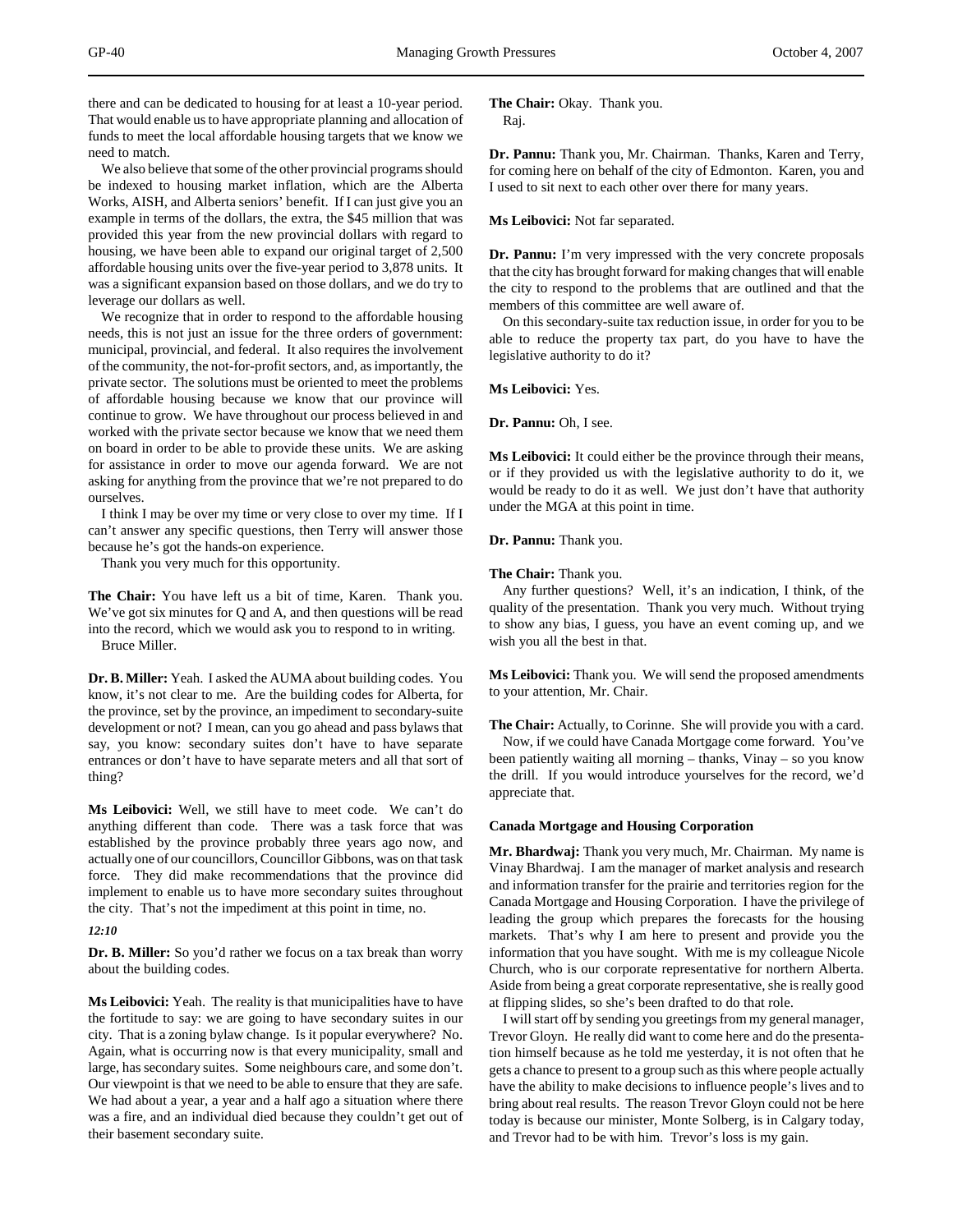Specifically, we were asked to come here to talk about recent market trends and affordability indicators, so that's what my presentation is going to focus on. I will also take this opportunity to just highlight some CMHC affordability activities and certain options and opportunities which we have actually seen arise out of other work we do and that we think will segue well with the recent market trends and affordability indicators.

First of all, as most of you know, CMHC has been around since 1946. We are Canada's national housing agency. Our bottom line is that we work to make sure that Canada's housing system is one of the best in the world. We do this through various programs, including providing information to the Canadian housing sector and other consumers to make sure they can make the best possible decisions that they need to.

We'll start off by talking about the economic and housing outlook for Alberta because this is what you have asked us to come and present. The first thing to know: there's no question that over the past few years the Alberta economy has been the story for Canada. The housing market for Canada also has been performing in a very strong fashion, but in Alberta's housing market various adjectives are used to talk about the indicators, and the word "spectacular" often is used.

Our current economic and housing cycle in Alberta began in 1997, and from 1997 to 2000 it was very much, we would say, a Calgarydominated story. Since 2001 forward it's very much been not only a Calgary story but an Edmonton story, a Wood Buffalo story, and a Grande Prairie story. The point I'm trying to make here is that the kind of numbers you have seen in Alberta in terms of housing starts and the resale market: you don't get to those numbers unless every major centre in Alberta is recording strong levels of activity.

If you look at this chart here, a few things for you to focus on. One thing is that in terms of real GDP growth – that's the gross domestic product, the total value of goods and services produced in our province – Alberta has been leading the country over the past few years. That's going to continue in 2008. As a result of our strong economy and a low jobless rate, low unemployment rate and strong employment growth, Alberta has been the top choice of destination of Canadians from other provinces seeking job opportunities.

Research by us and by StatsCan shows that when Canadians move from one province to another, they move because either they're looking for a job or they've switched jobs or their spouse has switched jobs. We have been providing most of the job gains in the country for the last few years, so we're accounting for a large percentage of them. People have been moving here for job opportunities.

You will notice that we do see, first of all, that net gains from net migration – so people moving in versus people moving out – in 2006 were the highest on record, close to over 86,000. They have dropped off this year and are expected to drop off a bit more next year. That's because not only is our economy performing well in Canada, but so is the British Columbia economy, so is the Saskatchewan economy, and in fact most of the gains that we are going to see in 2007 and 2008, actually, through interprovincial migration are going to come from Ontario.

The other thing to mention here is that the reason we see a bit of a drop-off in net migration is that our house prices relative to other jurisdictions are getting higher and higher. That is probably, we feel, going to deter some interprovincial movement. The other reason the migration is declining – again, it's mostly on the interprovincial side; from international migration we do see gains occurring – is the demographics of Canada. Just about anybody who can move from one province to another: most of those people have already

moved. In moving forward, we will need to rely more on international immigration to meet our labour force needs. I'll talk about that and the impact on the housing market that might have.

Overall, the story is still that to the end of 2008 we will continue to lead the country in economic growth. We will have the lowest unemployment rate in the country at 3.6 per cent. The national average is close to 6 per cent; 3.6 per cent is virtually full employment. In fact, 74 out of 100 people in Alberta between the ages of 15 to 64 are employed. So just about anybody who wants to have a job in the province and has the right skill set is employed. You're in fact seeing that in the employment growth in 2008, where it does back off to 1.8 per cent, because in 2006 and 2007 employment growth was very substantial and impressive.

#### *12:20*

The reason employment growth is going to back off – the number of jobs will continue to rise – is because with the net migration also declining, there will be jobs here, but there will not be enough people, maybe, to fill them. That's why we're seeing employment growth back off in 2008. Overall, though, our population is going to continue to grow, and population growth is going to lead to household growth, which will mean that housing starts will continue to be at strong levels.

As I mentioned to you before, the current cycle for housing starts began in 1997. In fact, if we trace back to 1971 – that is what I call the birth of the modern Alberta – our first cycle was from 1971 to 1983, high levels of housing starts; 1983 to 1996 was the lull. In fact, that's one thing people such as me, who has lived here a long time, since 1975, hear. We remember what it was like between 1983 and '96. A lot of our recent newcomers just think Alberta has been this way forever and ever, but our current cycle started in 1997 with a high level of housing starts.

Again, we are forecasting over 40,000 housing starts in 2008. That's single detached and multifamily combined. Single detached is exactly what it means. It's a single detached home. A multifamily home can be an apartment unit, a semidetached unit, or a row unit. Because of the decline in net migration, we're forecasting the overall activity to decline, to have a downward trend, but still about 40,000 units.

You will notice that multifamily starts are dropping less than single detached starts. That's because one of the changes we have seen occurring here is that the definition of what is a starter home in Alberta is beginning to change. At one time when most people in Alberta thought about buying a home, they thought about a single detached home. Now because of demographics people want the empty nester lifestyles, so condominiums are popular with them. Also because of the relative advantage of apartment and row units and condominium construction, multifamily units are becoming more and more popular, and they're competing with single detached units.

Finally, the last point is the Alberta resale market. There again we are seeing activity levels remain high. The overall average price is going to be \$360,000 this year for the province, which is an increase of 26 per cent from last year. Next year the price gains are going to back off to about 10 per cent, but then the average price for the province will be \$395,000.

Just to give you the data in terms of Calgary and Edmonton. These two centres – these are our two largest centres – account for the bulk of the activity. There are five census metropolitan areas in Canada where housing starts on an annual basis exceed 10,000 units. Those are Montreal, Toronto, and Vancouver. I listed those three because people in Canada tend to think of those as the big three centres. The next two are Edmonton and Calgary.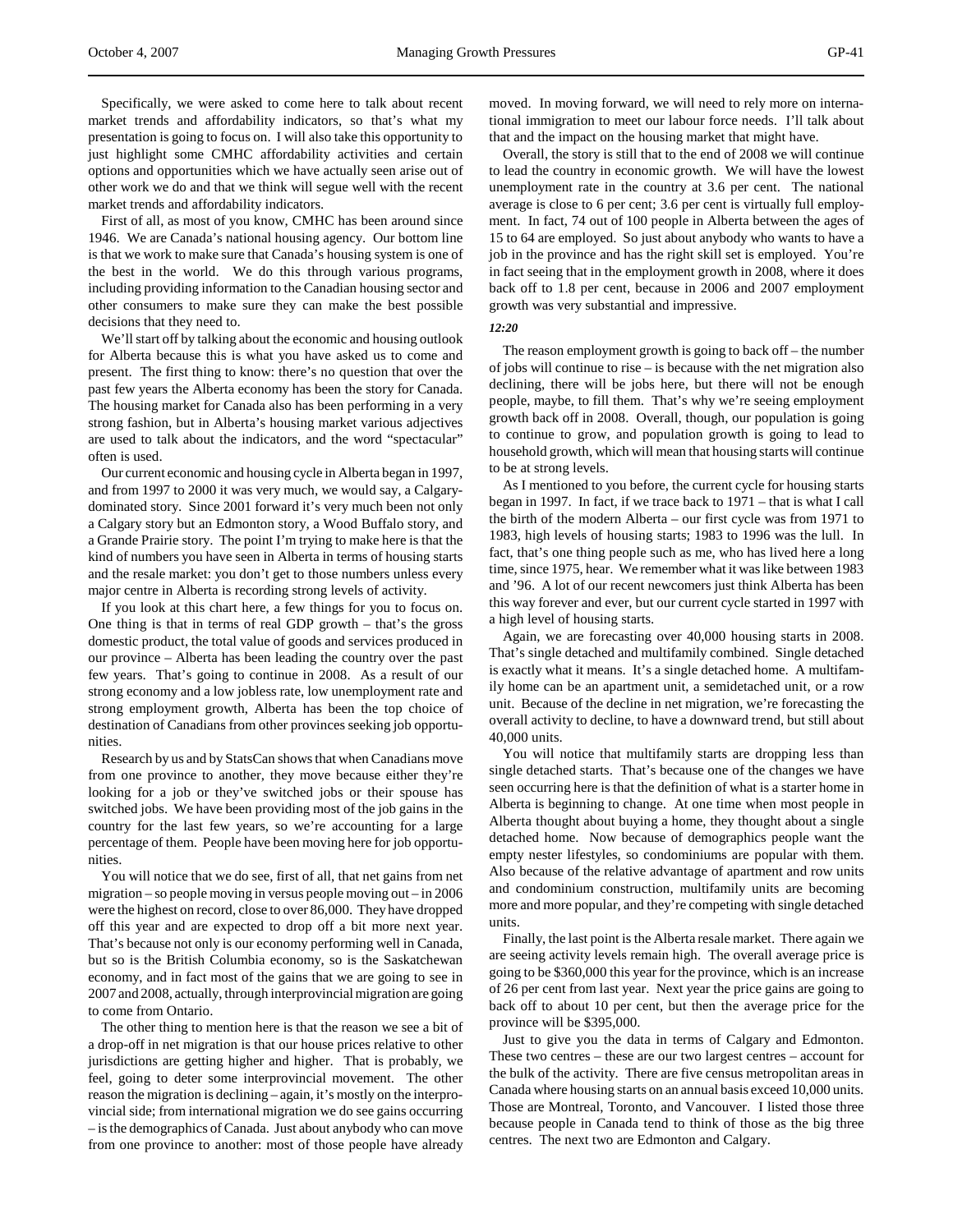In fact, on a per capita basis Edmonton and Calgary lead the country in housing starts relative to the size of the population. Overall – some of these numbers you've heard referenced before – the activity levels in both Edmonton and Calgary will remain high. The average MLS price in Edmonton next year is going to be close to \$380,000, and it is rising. The same for Calgary. Calgary will be around \$468,000, and the vacancy rate in Calgary is forecast to rise slightly next year while it will be on a bit of a downward trend for Edmonton.

The reason for that is that we believe that in Calgary in a lot of the condominium construction that is occurring, quite a few of those units will be actually rented out, actually, and will compete with the property-managed rental market. In Edmonton that's happening but to a lesser extent. The propensity for home ownership and investorowned condominiums in Calgary is a bit higher than it is in Edmonton.

Just some data for you folks. This is data from January through August of this year, and it just is showing you the seven largest centres in Alberta. These account for 97 per cent of the resale activity in the province, and you can see that price gains have been quite healthy across the board, ranging from about 15 per cent for Grande Prairie to nearly 42 per cent for Edmonton. So that's the home ownership market. Three-quarters of Alberta households own their dwelling while another quarter rent their dwelling.

At CMHC we conduct a rental market survey each October. Also, this year we have started to do the survey twice a year, so from now on we'll conduct a rental market survey in April of every year, which will be our spring rental market survey, and we'll conduct one in the fall, which will be our October rental market survey.

This slide I took from another slide I did for some folks from Toronto. I included a map because often we find that when we are educating people, we need to show them a map just so they know where every city is located. The bottom line of this slide here is that the vacancy rate across all centres in Alberta in 2006 and 2007 was well below the national average.

The outlook overall is that our housing market resale activity has been at record levels over the last few years. The high levels will continue. We won't hit records in 2008, but 2008 will be the second-best year for resale activity on record in the province. Housing starts, while on a bit of a downward trend, will once again exceed 40,000 units, and the vacancy rates across the province will remain low.

Now I'm going to talk more about the affordability side, actually. This is a slide for Calgary, and in fact the chart for Edmonton would look exactly the same. Maybe the scale would change slightly because Edmonton housing prices are a bit lower.

Essentially, one of the reasons we have seen a high level of activity in the resale market and the new home construction market over the last few years was because from 2001 to 2005 we had the lowest mortgage rates on record. That encouraged people to move into home ownership. You can see there from the blue bars the average rent for a two-bedroom unit, and then you see that the lines are the average monthly cost of owning either a resale condominium or a resale single detached unit.

What we were finding from our discussions with landlords was that during this period they were saying that they were losing tenants because tenants, especially the ones with the higher incomes, were doing a simple calculation: how much do I pay a month in rent, and how much would I have to pay in a monthly mortgage payment if I bought a home? Many of them as a result were deciding to purchase a home. As a result, we did see that over this period the vacancy rate actually was higher in Calgary and in Edmonton, and people were moving into home ownership.

The situation began to change in 2006 and again has changed in 2007, where now you can see that while the average rent has increased, because mortgage rates no longer are declining and house prices have increased, the gap between renting and owning has increased. As a result of this, we believe that it will take, perhaps, longer for people to generate a down payment to purchase a home. So you can see that's one reason why people will remain in rental, perhaps, longer than they would have in the previous five years. As a result of the continuing migration of people into Alberta and people in Alberta not moving into home ownership at the same rate as before, the vacancy rate will remain low across Alberta.

Again, Councillor Leibovici talked about affordability and core need. This is something I want to tie in to our market outlook. In fact, this is data from the 2001 census and the 1996 census. The 2006 data is not available yet. Again, we're talking about the core need.

#### *12:30*

A household is thought of as being in core need if their housing is not adequate – if it's not in good condition, that is – if it is not suitable for the household given the household size, and if the household has to pay more than 30 per cent of their pretax income for shelter cost. In 2001 about 10.5 per cent of all the households in Alberta were in core need. In fact, if we take the 30 per cent criteria aside for income, households paying 50 per cent and more of their income for shelter cost in Calgary, there were about 15,000, 13,900 in Edmonton, and overall for Alberta close to 41,000.

Just taking that forward, if we look at this data here and the slide here, the point we're trying to make – and we're trying to tie this in with our rental market survey and the core need data. You can see that in Calgary, for example, in 2006 the average rent for a twobedroom unit was \$960. If you take that and multiply that by 12 and then divide it by .3, that means that to meet the core need income criteria, a household needs to earn \$38,000 a year in Calgary. In 2007 to afford that two-bedroom unit, it will be \$43,000. In Edmonton those numbers are, respectively, \$32,000 and \$38,000.

These are just averages. What if we just drill down a bit more into the data? This is for Calgary, and we can provide you with a similar slide for Edmonton if you wish. What we did here was that we said: "Okay. We have averages, but let's take a look at all the units in our rental market survey and stratify them." The bottom 20 per cent based on rent, the next 20 per cent, so essentially five groups of 20 per cent, or quintiles. That's why we call it a quintile analysis.

You can see that in the bottom 20 per cent a two-bedroom unit rents for \$701 versus what the average is: \$960 for Calgary. For the next 20 per cent the average rent for a two-bedroom unit was \$827 while the overall average for everything was \$960. You can see, then, that to afford the bottom 20 per cent, someone will need to earn \$28,000 in Calgary versus \$38,000. Then for the next 20 per cent they'd need to earn \$33,000, not \$38,000. Just to give you an indication that if you start drilling deep, what is the income level required to afford the units as they're distributed based on rent?

The first point is the averages. The bottom 40 per cent of the units in terms of rents are available to people who earn up to \$33,000 a year. On average you'd say, "Oh, you need \$38,000," but the bottom 40 per cent are available for people at \$33,000 a year.

The other point we wanted to make here is that just because the vacancy rate is low, does that mean that there are new units available for rent? In fact, this year we've done this with the Calgary Apartment Association, and we're hoping now to do this with the Edmonton Apartment Association. This time Calgary decided to be the pilots, you know, so we did a survey with them. We asked their membership, working with them: what is the turnover rate in your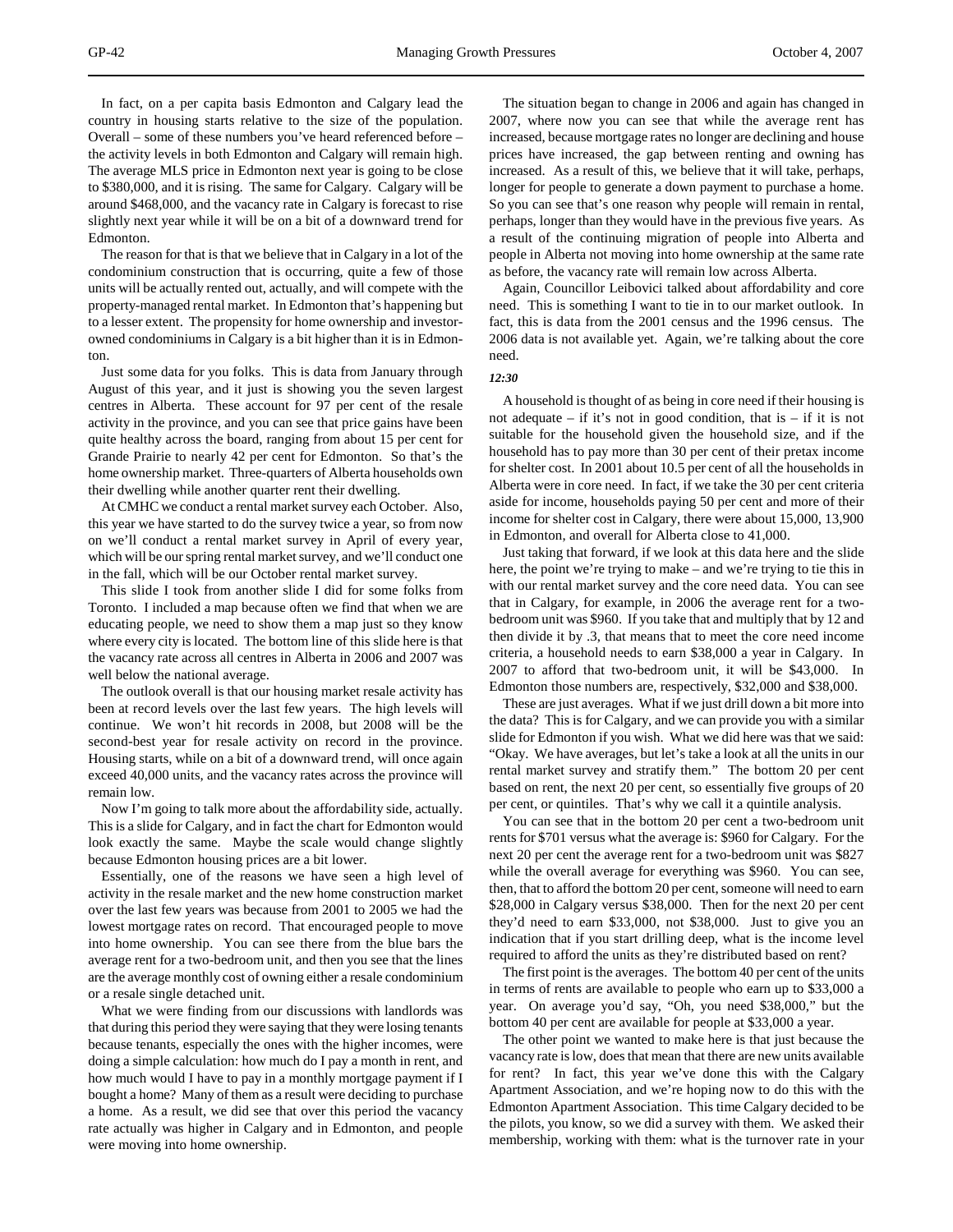buildings over the last few years? In 2007 it is only for six months, so that's only there for information because seasonality is a factor as well. But in 2004 the turnover rate was 33 per cent, and it has been rising. In 2006 it was 41 per cent. Members of the Calgary Apartment Association who responded to our survey indicated that in 2006 40 per cent of their units did turn over. The number one reason cited for turnover was people purchasing a condo and leaving rental.

Just to bring this into perspective and to closure, does this mean that there is an affordability issue or that there is an affordability problem? Well, being an economist, I would say that it depends. If we were looking to target, to really hone in on the data, this is employment by industry and the related income distribution, and these are our calculations based on Statistics Canada data for all of 2006. Basically, in Calgary these are the industries' or percentage of jobs, and then, essentially, I took their average weekly earnings and annualized that number. Someone working in the accommodation and food industry, based on their average weekly earnings, would be making \$20,000 per year. Someone working in oil and gas would be making \$69,000 per year.

The point to make here is that if we went back and looked at our rental market data and talked about the fact of who can afford what, if you're in the accommodation and the food services industry and you are – and this is an assumption – the primary household earner and if you are in the administrative and support industry and you're the primary household earner, you're making about \$20,000 to \$22,000 a year, so you can afford the bottom 20 per cent of the rental units in Calgary. If you are working in the retail trade or wholesale trade or you're working in information, culture, and recreation, you are making up to \$34,000 a year, so then you can afford up to the bottom 40 per cent of the rental units. If you're making more than that, then the entire rental market universe becomes available to you based on the 30 per cent assumption: that you are paying no more than 30 per cent of your pretax income for shelter costs. If we are looking to target to see where affordability might be an issue, it would be people working, perhaps, in the accommodation and food services industry and the administrative support industries and then the retail and wholesale trade.

Just to let you know – this is information for you – that because we are Canada's national housing agency, we also get asked questions about what CMHC has done to facilitate home ownership. There are numerous programs that we have implemented over the last few years to facilitate the movement into home ownership for Canadians. Also, along with our partners in the province and at the municipal level, we have various assisted housing activities. The point we are trying to make here is that if people think that not much is being done to assist folks on the affordable housing side, there are definite activities under way. The question now is: where do we go from here?

In fact, these are the kinds of questions we are currently being asked and the questions that we are trying to answer. What are our objectives? What are we really trying to achieve? Is our objective to end homelessness? Should we be trying to reduce core housing needs? Do we need to build up the affordable housing stock? These are the kinds of questions we are being asked. What we have realized is that our clients want us to set definite targets, they want them to be measurable, and they want us to set realistic targets. It's not only Albertans but all Canadians. Whatever we try to do, they want regular reporting on the kind of progress we are making.

Now, I'm just quickly going to mention one other thing here just to tie it in to the earlier presentations that were made. This comes from our research and information transfer side. CMHC does research, as my GM, Trevor Gloyn, would say, on just about

anything to do with housing. On our research and information transfer pillar we do work on the socioeconomic side, but we also do work on the technical side. In fact, we have work under way currently with municipalities across Alberta and the private sector on how we can have innovation to create housing that is sustainable. Sustainable development for us means housing that is affordable, housing that is environmentally friendly, and housing that promotes social cohesion. If you folks would like more information on those projects, we'd be happy to send it to you.

## *12:40*

These are some other ideas that people have been talking to us about, and in fact these are nothing new. I think I'm not going to elaborate on this much further because you heard it earlier from the other presenters. Just two things to mention here. We do have examples of people – we can forward to you – folks in the private sector who are building affordable housing, and some of them are in Alberta. If you'd like us to give you examples of those folks and some of the models they are trying to pursue, we'd be happy to send that to you as well.

The one last thing on this slide. With the landlords our suggestion would be that the apartment associations should be engaged in the discussions on rent because earlier this year the Canadian Federation of Apartment Associations' meeting was in Edmonton. I was there to do a presentation on their housing market for them, and they were kind enough to let me stay for their entire meeting. Some of the issues I heard them discuss are not very dissimilar to what you folks are discussing here as well.

The last point here just from us, again, is that at CMHC we work with the entire housing industry. We do work with, as I mentioned, the Canadian Federation of Apartment Associations, the Canadian Real Estate Association, and the Canadian Home Builders' Association and their regional, provincial, and local chapters. One of the points that we have been discussing with them – and they are very much interested in these issues. They are interested in the labour issue, how the availability of labour is impacting the price of new homes. Of course, they realize that due to a lack of skilled labour they need to have trade development and apprenticeship programs.

The last point there is immigration. This is something for us to consider, not only shorter term but longer term. We at CMHC in our presentations in Alberta starting back in 1999 – part of our job is to talk about future trends and provide information to the housing market participants as to what might be impacting them – our conclusion back then was that given the current demographics we will need more immigrants to come to Alberta. Ninety per cent of immigrants to Canada right now go to Toronto, Montreal, or Vancouver. Through the provincial nominee program we are trying to attract more international immigrants to Alberta. That is a good thing because we need the labour shortage issues addressed, and that's one way to do it. Through the provincial nominee program people will go not only to Edmonton and Calgary but to other centres across Alberta.

This will also have an impact on the kind of housing we will need to provide because our analysis shows that when people come to Canada, for the first three years they tend to rent. After their third year in Canada they tend to move into home ownership. After 10 years a new immigrant's home ownership profile looks no different than Canadians who were born here. So if we are trying to attract immigrants to address our labour needs, we have to realize that most likely for the first few years in Alberta they will need to rent, and we will have to make sure that rental housing is available for them.

That's my presentation. Thank you. I'll be happy to answer any questions.